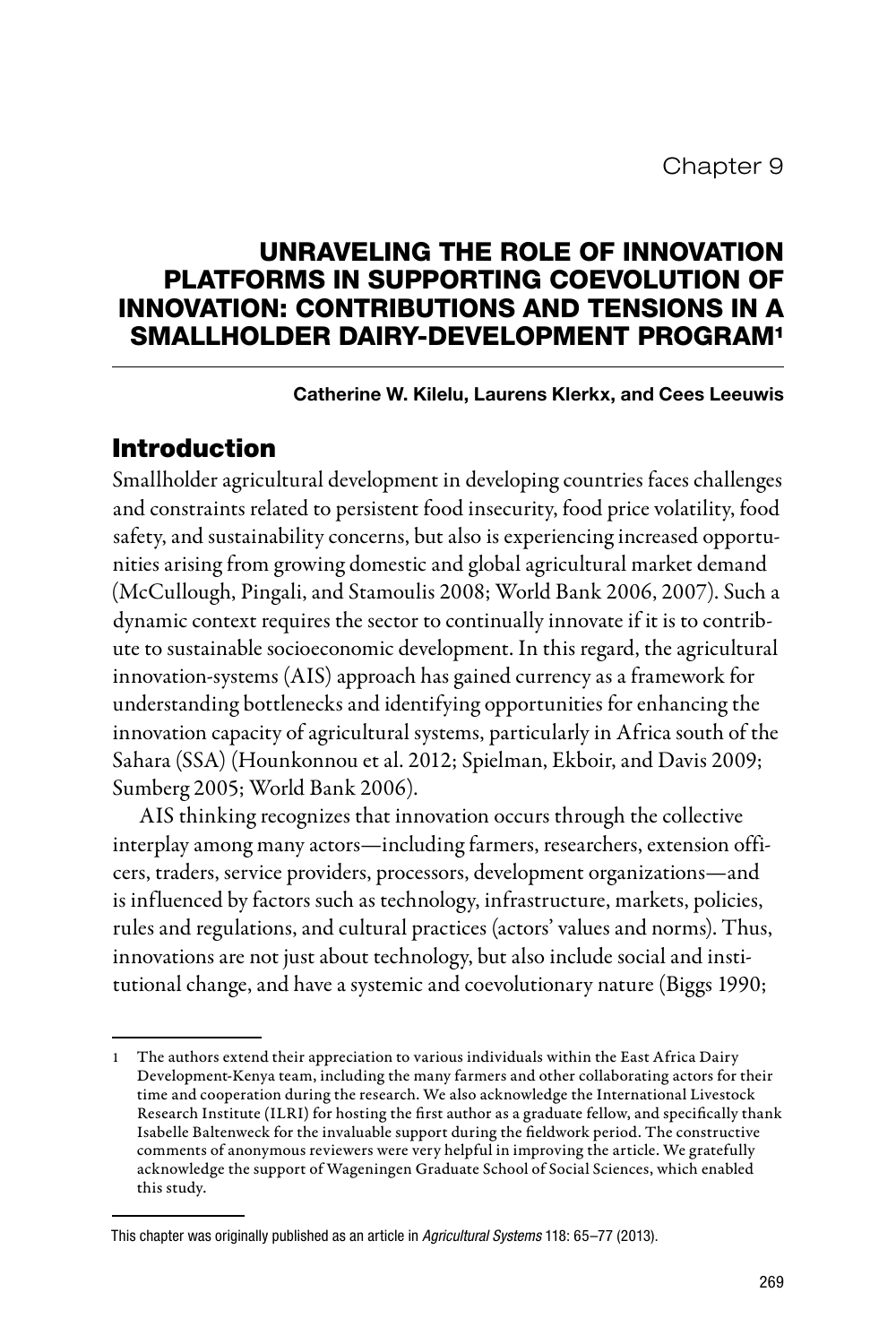Leeuwis and van den Ban 2004). Coevolution entails mutual interaction and adaptation over time among the technological, social, and institutional components of an innovation, and therefore innovation cannot be understood and managed by separating these different components (Edquist and Johnson 1997; Ekboir 2003; Hall and Clark 2010; Nelson and Nelson 2002). However, coevolution does not mean seamless and smooth evolution, but is accompanied by tensions and sometimes incongruent actions that affect the outcomes of complex innovation processes (Leeuwis and Aarts 2011; Smits 2002).

Following the AIS perspective, the importance of recognizing and stimulating coevolution has been noted as key to promoting smallholder agricultural development in Africa south of the Sahara, and interventions increasingly focus on supporting interaction among multiple actors at different levels in agricultural production systems and value chains to enable innovation and enhance livelihoods (Ayele et al. 2012; Dormon et al. 2007; Hounkonnou et al. 2012). Such multiactor arrangements have been captured using different concepts and terminology, such as coalitions (Biggs 1990), innovation configurations (Engel 1995), innovation networks (Leeuwis and van den Ban 2004); public–private partnerships (PPPs) (Hall et al. 2001; Spielman, Hartwich, and Grebmer 2010), and innovation platforms (Adekunle and Fatunbi 2012; Nederlof, Wongtschowski, and van der Lee 2011). While these concepts are similar in their emphasis on understanding innovation as an interactive and collective process, they are mostly used as analytical concepts rather than intervention approaches, with the exception of innovation platforms and PPPs, although the latter has mainly been described in the context of research collaboration (see, for example, Hall et al. 2001; Spielman, Hartwich, and Grebmer 2010). In this chapter, we use the concept of innovation platforms, which generally has wider application in the agricultural field. We define an innovation platform as a multiactor configuration deliberately set up to facilitate and undertake various activities around identified agricultural innovation challenges and opportunities, at different levels in agricultural systems (for example, village, country, sector, or value chain).

Recent studies from Africa south of the Sahara have shown that multistakeholder platforms are contributing to agricultural innovation, citing enhanced interdependence among actors and enhanced social capital as some contributory factors (Nederlof, Wongtschowski, and van der Lee 2011; Tenywa et al. 2011; van Rijn, Bulte, and Adekunle 2012). Although these studies often point to issues such as platform composition, governance, and facilitation, they do not provide a clear understanding of how and why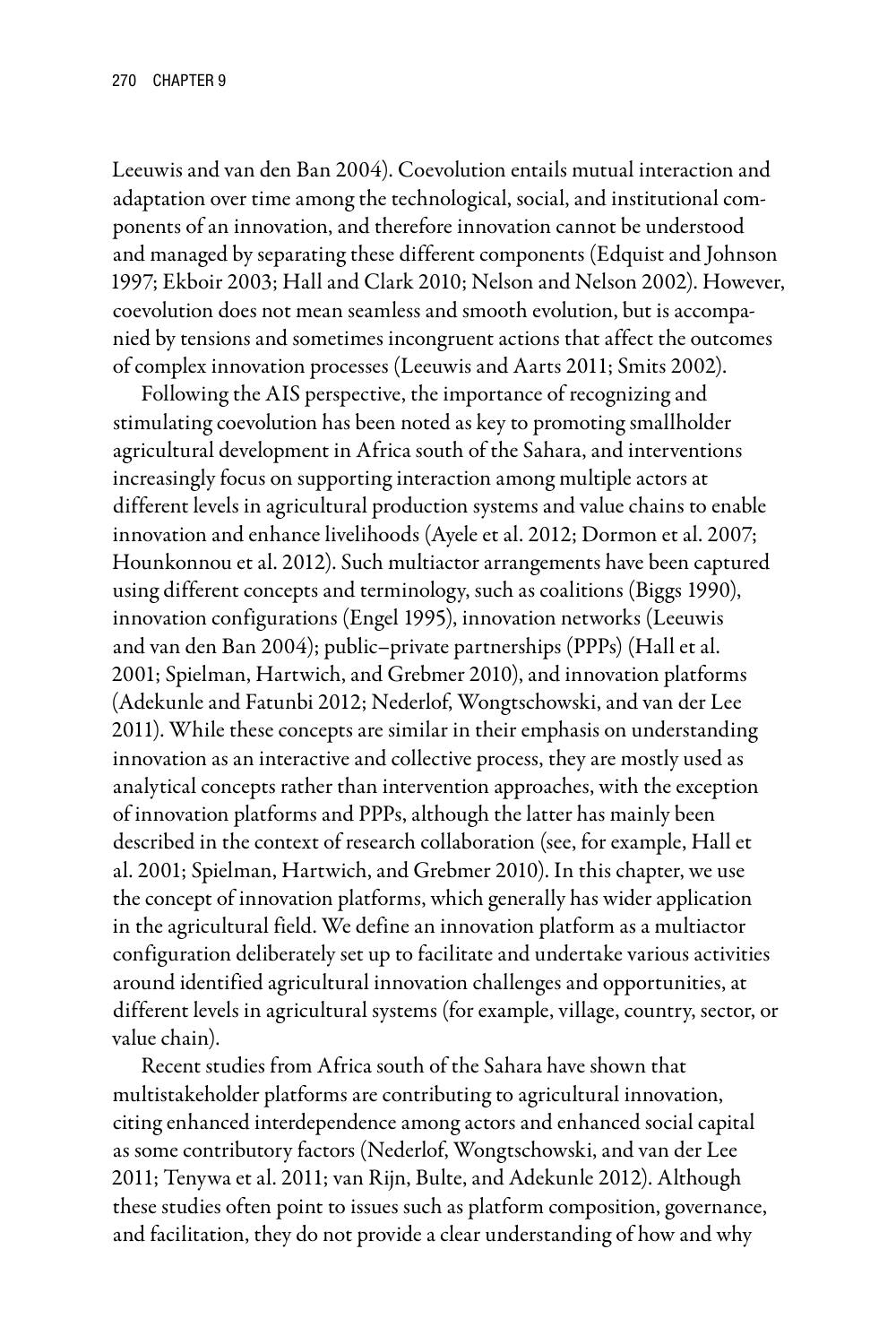these platforms shape the innovation process and contribute to the outcomes. Thus, innovation platforms largely remain "black boxes." To understand innovation processes and how to support them through platforms, there is a need for more robust analysis of the dynamics of coevolution and the role of change agents in the process (Hounkonnou et al. 2012; Waters-Bayer et al. 2009). This chapter aims to fill this gap by unraveling how platforms shape and contribute to innovation processes, through a case study of the East Africa Dairy Development (EADD) program in Kenya. The EADD program provides a platform for stimulating multistakeholder collaboration aimed at improving productivity and incomes of smallholder dairyproducer households.

The chapter is organized as follows. The next section draws a conceptual framework that links the concepts of coevolution and innovation platform to provide an analytical framework to unravel innovation platforms. This is followed by a presentation of the research design. Then we present the findings, followed by a discussion of the merits and limitations of innovation platforms in supporting coevolution of innovation. We end with conclusions, which highlight some theoretical and practical implications of the findings.

# Conceptual Framework

This section first discusses the concept of coevolution and innovation platforms as innovation intermediaries. We then combine these concepts to build an analytical framework to elucidate the dynamics of coevolution of the innovation process.

## Operationalizing Innovation as Coevolution

AIS scholars point to coevolution as a useful concept for understanding the complexity of the innovation process, which entails continuous interaction of technical, social, and institutional elements. However, to enable a simultaneous analysis of these elements, the coevolution concept needs to be operationalized. Leeuwis and van den Ban's (2004) adaptation of Smits' (2002) definition of innovation as alignment of hardware (technology in the form of new technical devices), software (new modes of thinking and corresponding practices and learning processes), and orgware (new institutions and socio-organizational arrangements) aptly captures this view on coevolution of innovation and provides a heuristic for analytical purposes. The hardware elements refer to a tangible product or a well-defined set of practices that define a technology. The software dimension captures the essence of AIS thinking,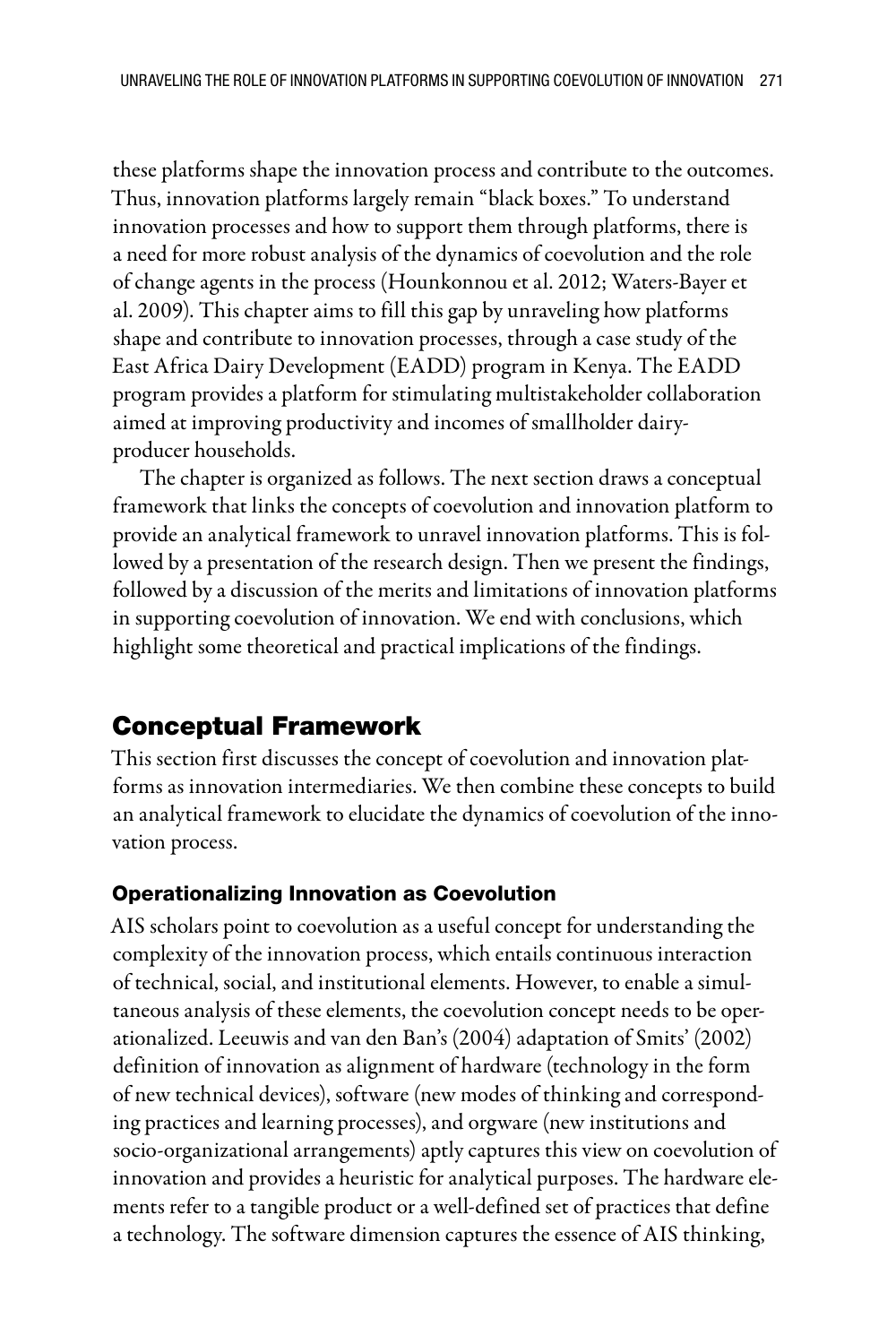which emphasizes innovation as the outcome of interactive learning among multiple actors involving both explicit and tacit knowledge from different sources, such as scientific, experiential, and indigenous knowledge (Leeuwis and van den Ban, 2004; Oreszczyn, Lane, and Carr 2010). The characterization of the orgware dimension follows North's (1990) definition of institutions as the "rules of the game" or as human-devised rules that structure interaction, in which a distinction can be made between formal (for example, laws, regulations, standards) and informal (norms, attitudes, values) institutions. Institutions can be considered to have a twofold role, in that they provide the environment or conditions for collaboration necessary for innovation, but are also part of the innovation process and so they also need to be changed (Hung and Whittington 2011; Klerkx, Aarts, and Leeuwis 2010). Conducive institutional conditions enhancing collaboration for institutional change, or conversely a lack of them, have been underlined as key elements that enable or constrain innovation (Hounkonnou et al. 2012; Klerkx, Aarts, and Leeuwis 2010; Leeuwis and van den Ban, 2004; Roep, Van der Ploeg, and Wiskerke 2003).

Coevolution points to deliberate efforts to align the technological and socio-institutional arrangements not only in the sense of trying to fit into pre-existing conditions (Leeuwis and Aarts 2011; Smits and Kuhlmann, 2004), but also in actively trying to change the socio-institutional environment, which has been referred to as effective reformism (Klerkx, Aarts, and Leeuwis 2010; Roep, Van der Ploeg, and Wiskerke 2003). Thus, innovation processes are marked by dynamics of alignment and conflict, with often unpredictable outcomes.

### Agricultural Innovation Platforms and Their Role as Intermediaries in Innovation Coevolution

Multiactor platforms have been noted as important interventions for creating spaces to orient interaction to enable innovation, as they stimulate changes among platform actors that eventually have greater effects in the broader environments in which these actors operate (Dormon et al. 2007; Klerkx, Aarts, and Leeuwis 2010). The platform concept has already been applied in the agricultural-innovation context to explore different modalities for collective action among multiple stakeholders around natural-resource management, for example, farmer field schools (FFS), local research committees (CIALs), natural-resource management platforms (Braun, Thiele, and Fernández 2000; Röling and Jiggins 1998). More recently, various forms of agricultural innovation platforms have been promoted as arenas for action in operationalizing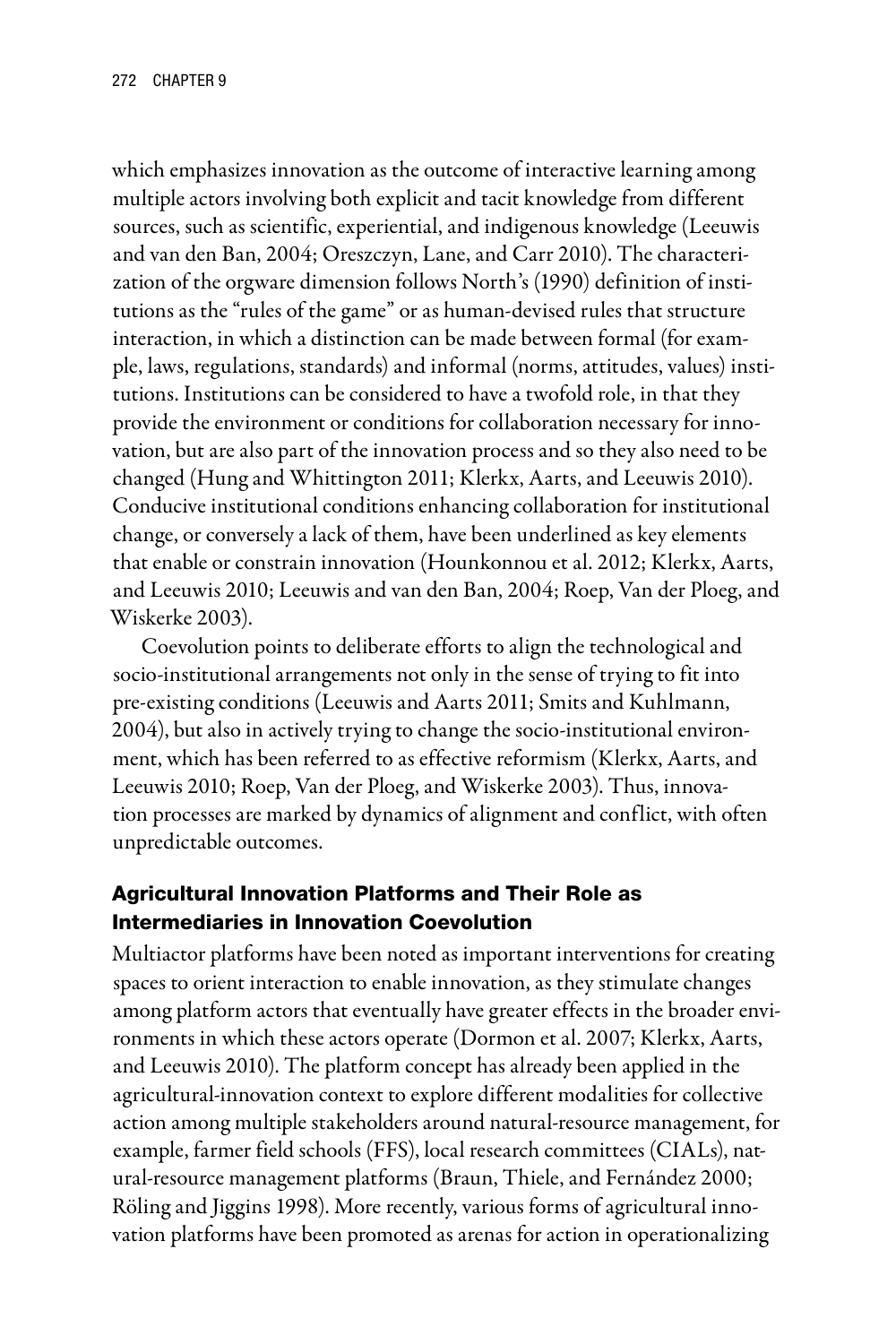AIS interventions (Adekunle and Fatunbi 2012; Devaux et al. 2009; Nederlof, Wongtschowski, and van der Lee 2011). Platforms can have different goals and can also be structured and conceptualized in diverse forms: the focus of platforms can be research oriented, development oriented, or both, and some platforms take on more centralized forms with central coordinating structures, whereas others consist of distributed networks of interaction (Nederlof, Wongtschowski, and van der Lee 2011; Steins and Edwards 1999).

Innovation platforms generally do not emerge autonomously, but connections among platform members need to be forged and their interaction needs to be coordinated (Leeuwis and van den Ban 2004; Röling and Jiggins 1998). Building on the theoretical and empirical insights from the broader innovation-studies literature (Howells 2006; van Lente et al. 2003; Winch and Courtney 2007), AIS scholars have argued that there is thus an important role for so-called innovation intermediaries, who engage in coordinating and brokering relations at several interfaces in complex multiactor configurations in the AIS (Devaux et al. 2009; Klerkx and Leeuwis 2008a; Morriss et al. 2006). Kilelu et al. (2011) provide a collated range of functions that innovation intermediaries in agricultural innovation can fulfill; we apply these to understand the role of innovation platforms (for details see Kilelu et al. 2011). These functions include

- *Demand articulation:* Facilitating the process of identifying innovation challenges and opportunities as perceived by the various stakeholders through diagnostic exercises, visioning, and needs assessment. The needs could include access to information, technologies, finance, or institutional gaps.
- *Institutional support:* Facilitating and advocating institutional change (for example, policy change, new business models, and stimulating new actor relationships).
- *Network brokering:* Identifying and linking different actors.
- *Capacity building:* Strengthening and incubating new organizational forms.
- *Innovation process management:* Coordinating interactions and facilitating negotiation and learning among different actors.
- *Knowledge brokering:* Identifying knowledge/technology needs and mobilizing and disseminating the technology and knowledge from different sources.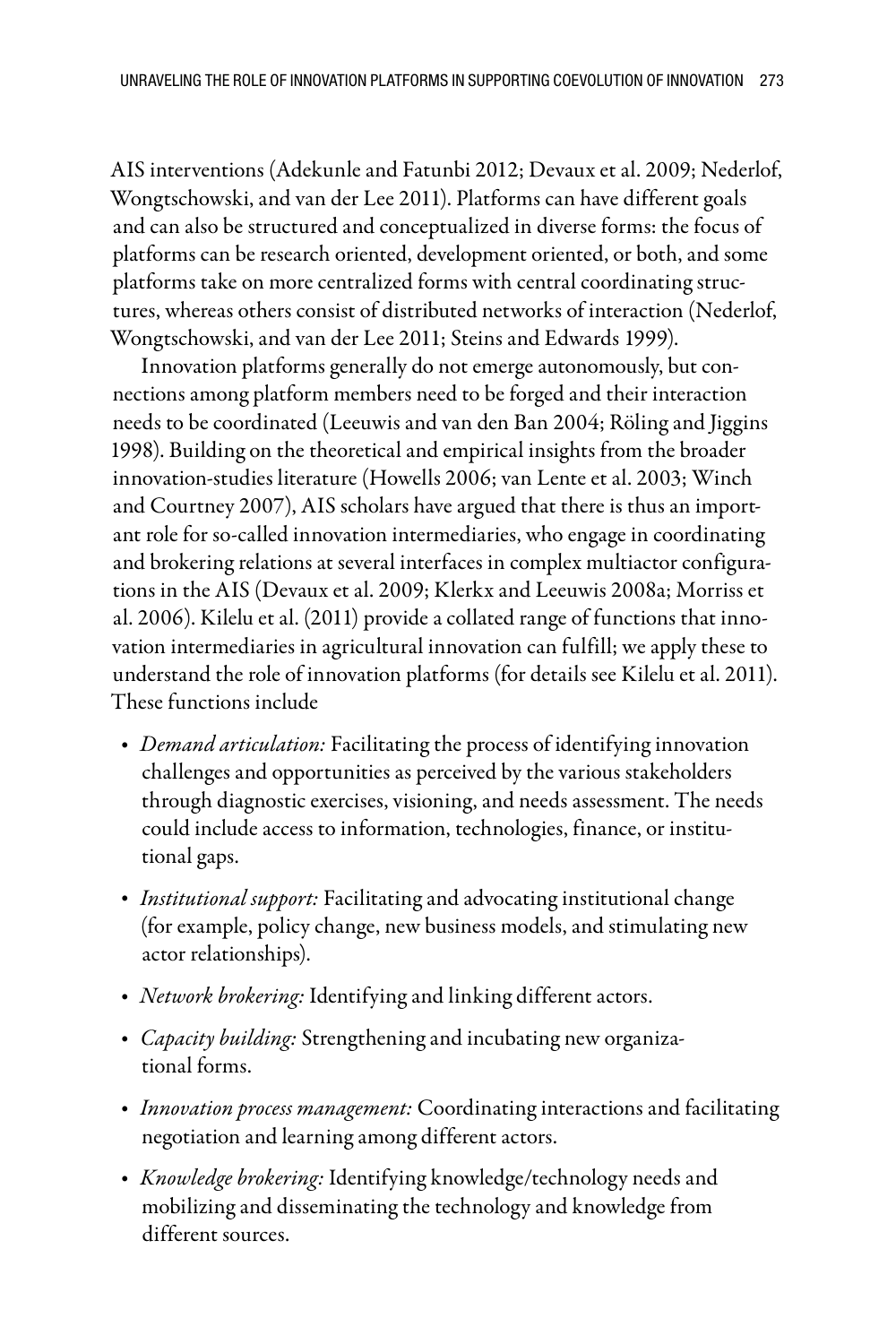Whereas literature which takes a more structural perspective on categorizing such innovation intermediaries in AIS suggests that a single innovation intermediary orchestrates innovation platforms (Batterink et al. 2010; Kilelu et al. 2011; Klerkx, Hall, and Leeuwis 2009), innovation process-oriented studies show that several intermediaries are active and that they make different connections between actors and components in innovation processes and act as change agents (Eastwood, Chapman, and Paine 2012; Klerkx, Aarts, and Leeuwis 2010; Stewart and Hyysalo 2008). This derives from the fact that innovation processes are of a highly distributed nature in terms of space and time. To resolve different problems and uncertainties (technological, social, market-related, institutional) in relation to realizing an innovative vision or problem, work is needed simultaneously at several interfaces in the innovation system (Klerkx, Aarts, and Leeuwis 2010). This suggests that the role of intermediaries in platforms can be conceptualized as ecologies or nested systems of intermediaries connecting different components of AIS and fulfilling complementary functions to guide coevolution.

Integrating these insights distilled from the literature on coevolution of innovation, innovation platforms, and innovation intermediaries, we construct an analytical framework (presented in Figure 9.1) to unravel the role of innovation intermediaries in supporting coevolution of innovation processes on the EADD multiactor platform. The model places the platform at the center and is the arena in which intermediation of innovation processes takes place, by undertaking the various intermediation functions described above. Outlining these functions provides a frame for understanding the nature of intermediation and how this contributes to innovation outcomes on the platform. The innovation processes are characterized as change, loosely from one system (A) to another (B). The change can happen through either radical (fundamental change to the system) or incremental (stepwise improvement of a system) innovation. The platform is situated in a broader sociotechnical context that influences how the change process evolves.

We now apply the analytical framework to answer the main question of this chapter as set out in the introduction: how do innovation platforms shape and contribute to the dynamics of coevolution?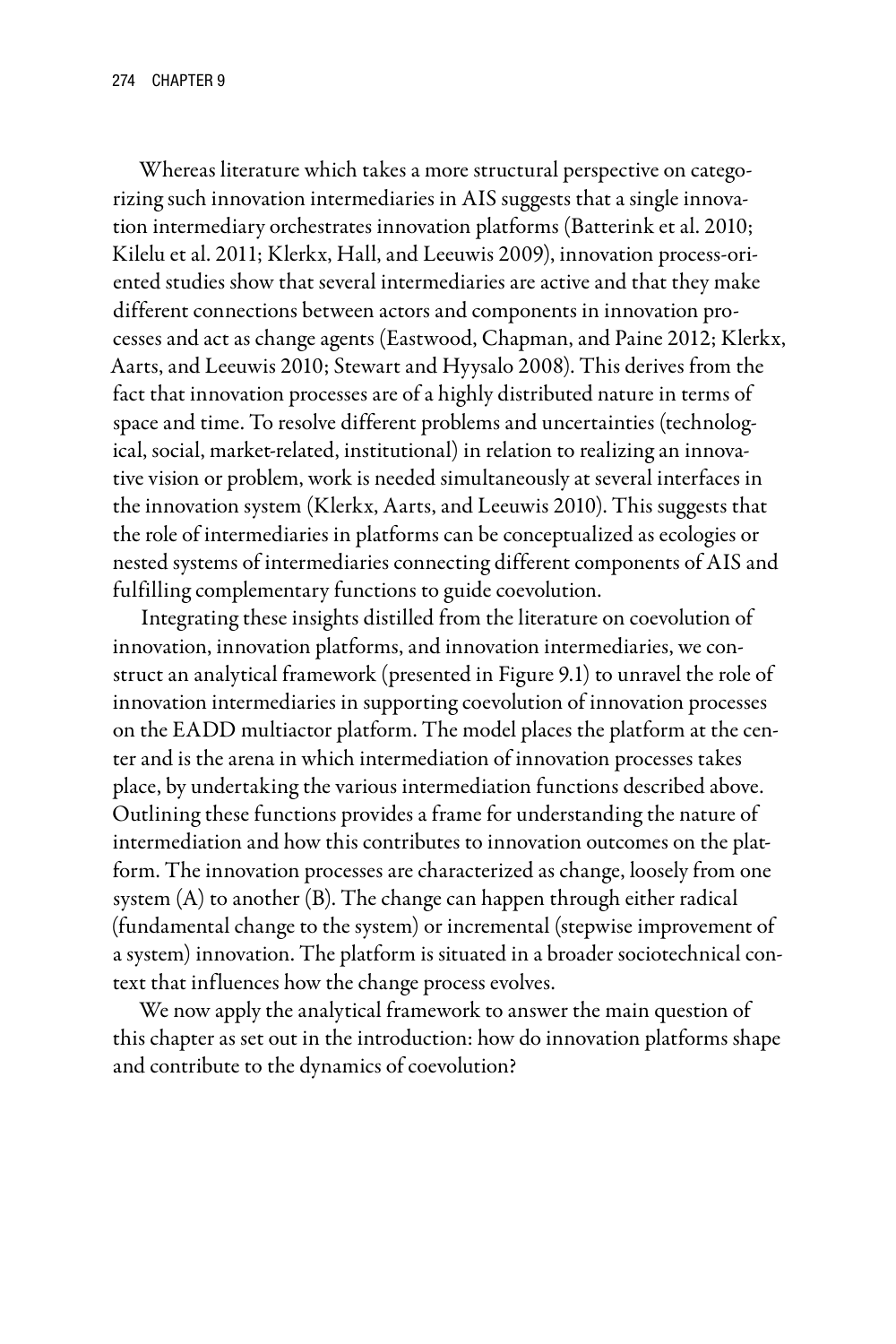

Figure 9.1 Analytical framework: innovation platforms supporting coevolution of innovation

# Case Description and Research Methods

### Background of the EADD Program

The smallholder-dominated dairy sector in Kenya is considered to be relatively successful in the context of Africa south of the Sahara, but the sector still contends with many challenges that have limited its potential in terms of productivity, competitiveness, and improving livelihoods (Moll, Staal, and Ibrahim 2007; Muriuki et al. 2003; Technoserve 2008). To tackle these challenges, the EADD multiactor program was initiated in 2008. The EADD is being implemented in three countries in East Africa—Kenya, Uganda, and Rwanda—but this research focuses on Kenya only. The modality of the program as a multiactor platform (see Figure 9.2) in the dairy sector was noted as interesting for an in-depth study of innovation processes. EADD Kenya works at 19 sites in the Rift Valley and central Kenya regions where dairy production is concentrated. Such sites are defined in relation to one of the program's innovations—a dairy farmers' limited company (referred to as Dairy Farmer Business Association, DFBA) with an operational chilling plant

Source: Authors' elaboration based on Smits (2002), Leeuwis and van den Ban (2004), and Kilelu et al. (2011).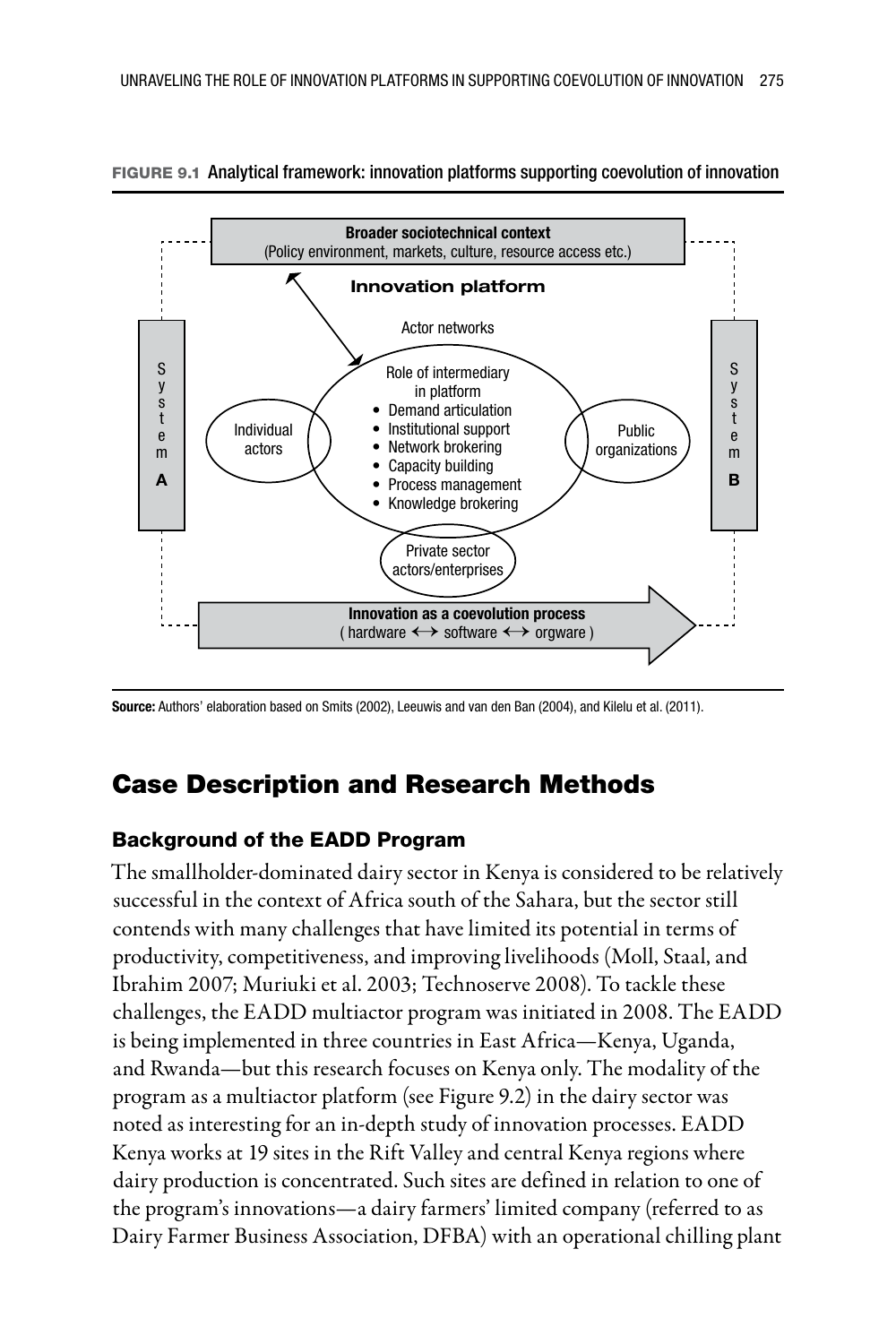



Note: DFBA = Dairy Farmer Business Association; EADD = East Africa Dairy Development; AI = artificial insemination.

that evolves into a local business hub. The DFBA has a catchment area that covers a radius of approximately 10 kilometers in which it aims to attract dairy farmers to deliver milk for bulking and collective marketing (EADD 2011b).

The EADD program is implemented by a consortium of five organizations: Heifer International, International Livestock Research Institute (ILRI), Technoserve (TNS), African Breeders Services Total Cattle Management Limited (ABS-TCM), and World Agroforestry Centre (ICRAF). The consortium brings in different expertise, including agricultural research, business development, and dairy production, in coordinating the program; this enables them to shape innovation in different ways.

The EADD staff, although coming from separate organizations, are all housed together in one office to enable them to work together collaboratively. As Figure 9.2 illustrates, the EADD as a multiactor platform consists of complex and layered linkages. The EADD consortium acts as a central coordinating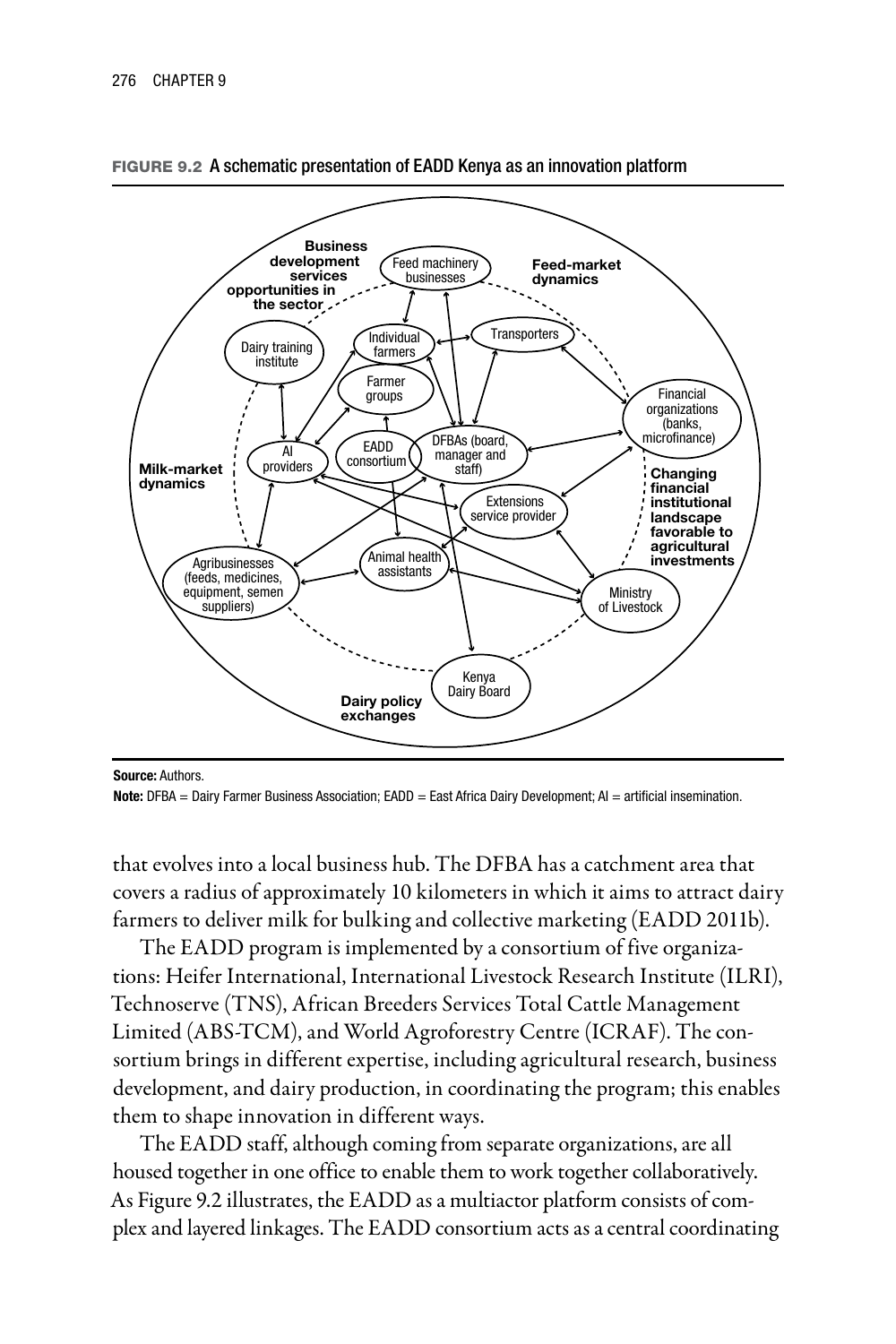unit that facilitates linkages among different configuration of actors, including farmers, government agencies, and the private sector, which interact through the different DFBAs (inner layer). Thus, each DFBA can be seen as a distributed platform for localized interactions among the various actors in an effort to meet the program goal. The EADD platforms operate in the broader context (outer layer) of a liberalized dairy market and increasingly dynamic agribusiness environment (in terms of a growing number of input suppliers, for example, feeds, supplements, and dairy processors and traders) in an evolving policy environment (in terms of a new dairy development policy, agricultural extension policy promoting pluralistic demand-driven service provision, policies to improve flow of credit to farmers, and so forth) (see Muriuki et al. 2003 for an overview).

### Case Study Methods

In line with other studies on agricultural-innovation processes (Eastwood, Chapman, and Paine 2012; Klerkx, Aarts, and Leeuwis 2010), a single casestudy research design was selected as appropriate for providing in-depth insights into the dynamism of innovation processes (following Flyvbjerg 2006; Hoholm and Araujo 2011; Yin 2003). The EADD program in Kenya was selected for this study following initial exploratory research (see Kilelu et al. 2011 for details) that identified several ongoing initiatives supporting smallholder agricultural innovation in Kenya. From the exploration, the case provided indications of an innovation platform achieving tangible outcomes that made it interesting for a more in-depth study to elucidate the role of innovation platforms in supporting innovation processes. Further, as an ongoing project, it provided the opportunity to both reconstruct the innovation dynamics (Van de Ven, Polley, and Venkataraman 2008) and follow the process in real-time (Hoholm and Araujo 2011).

Because of the breadth of the program areas of focus, the research was conducted at two sites purposively selected with guidance from EADD staff— Tanykina (Kipkaren) Dairy Company Limited and Metkei Multipurpose Dairy Company Limited. Although we only studied two sites, the risk of bias in such a sampling strategy was minimized by selecting sites that were sufficiently advanced in the process of hub establishment but had followed different innovation trajectories and thus provided adequate depth of diverse experiences to elucidate the innovation process. The sites are located in separate districts in the Rift Valley region with different agroecosystems but similar mixed farming systems. Because the two sites have different histories with dairy farming, it was possible to glean a variety of insights on the dynamics of the innovation process. Tanykina was considered a pre-established site as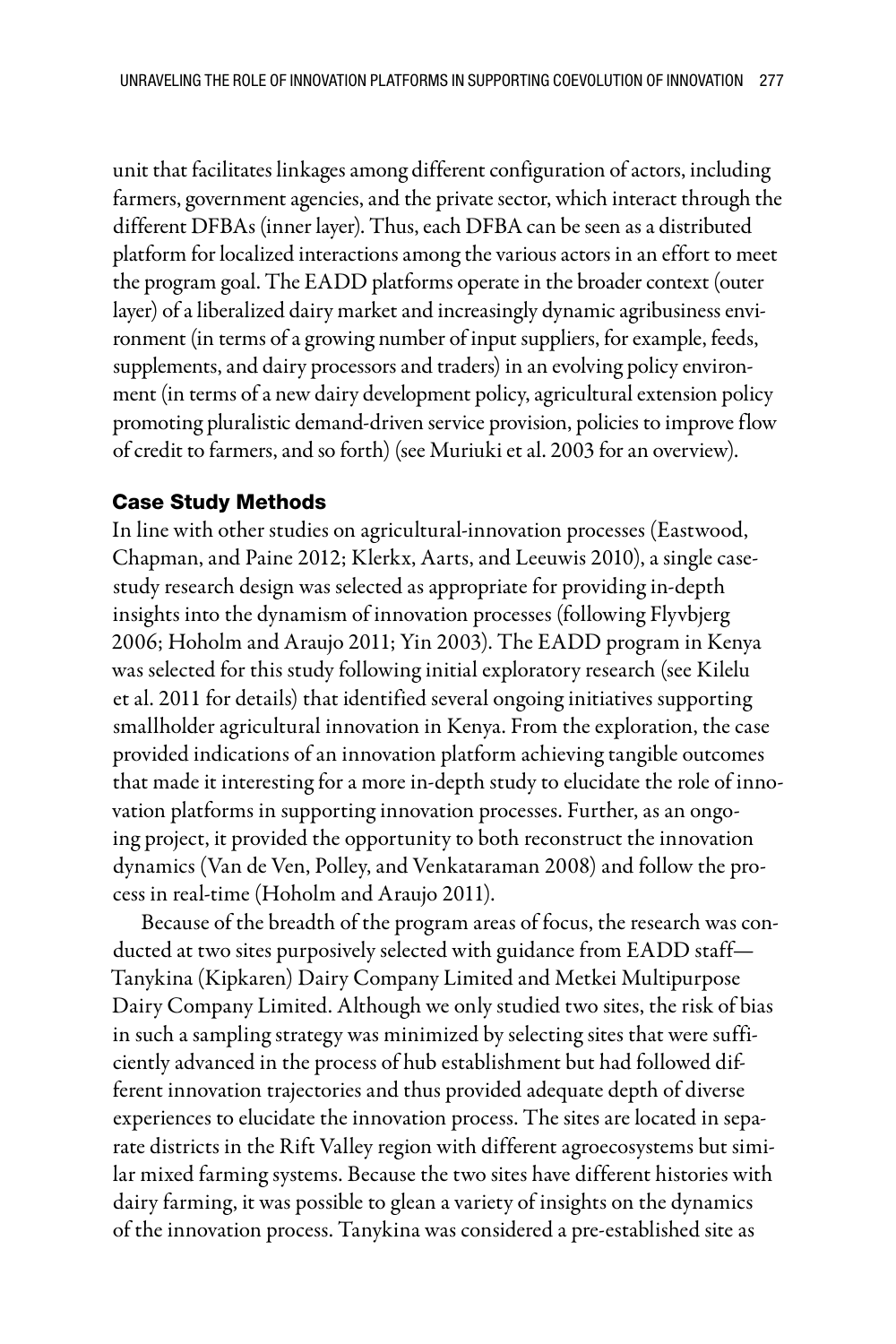it had recently been established as a cooperative that had already been operating a chilling tank for cooling and bulking milk. Metkei was considered a new site where four small dairy societies worked separately and had no chilling tank. The aim of the case study was not to develop generalized, prescriptive accounts, but rather to look for patterns that could provide explanatory analysis (Flyvbjerg 2006; Yin 2003). Various data-collection methods were used to understand the processes, but also to ensure reliability and validity through triangulation. The data were collected from August 2010 to December 2011. Table 9.1 presents a summary of the data collected at each site.

Other data sources included direct observations and informal discussions from participation in various meetings and discussions during site and EADD office visits. We also conducted a semistructured group interview with six EADD team members. All focus-group discussions and interviews were taped and fully transcribed for systematic analysis. Various project reports (including annual project reports and mid-term evaluation) provided additional information. Following the analytical framework, we coded and characterized the data to identify different elements of the coevolution process in relation to the three intervention (innovation) areas and to unravel the role of the intermediaries on the platform.

# Findings

In this section, we describe the process of how EADD established and executed the program, distilling from this description the components of the coevolution of the innovation processes on the platform, and we highlight some of the issues and tensions that emerged as the process unfolded. We also examine the role of intermediaries in the processes, using the six intermediation functions described in the conceptual framework above. Quotes derived from the interviews are used to illustrate key points.

## The Entry Point—Setting the Agenda, Mobilizing the Platform, and the Role of EADD

The EADD program was established with the goal of improving the incomes of smallholder dairy households by implementing interventions that enhance both dairy production and market access. To guide these interventions, EADD first conducted diagnostic studies to understand the bottlenecks in smallholder dairy farming. These studies focused on three main areas: (1) improving breeding and animal health; (2) improving feed management and enhancing access to quality and affordable feeds; and (3) strengthening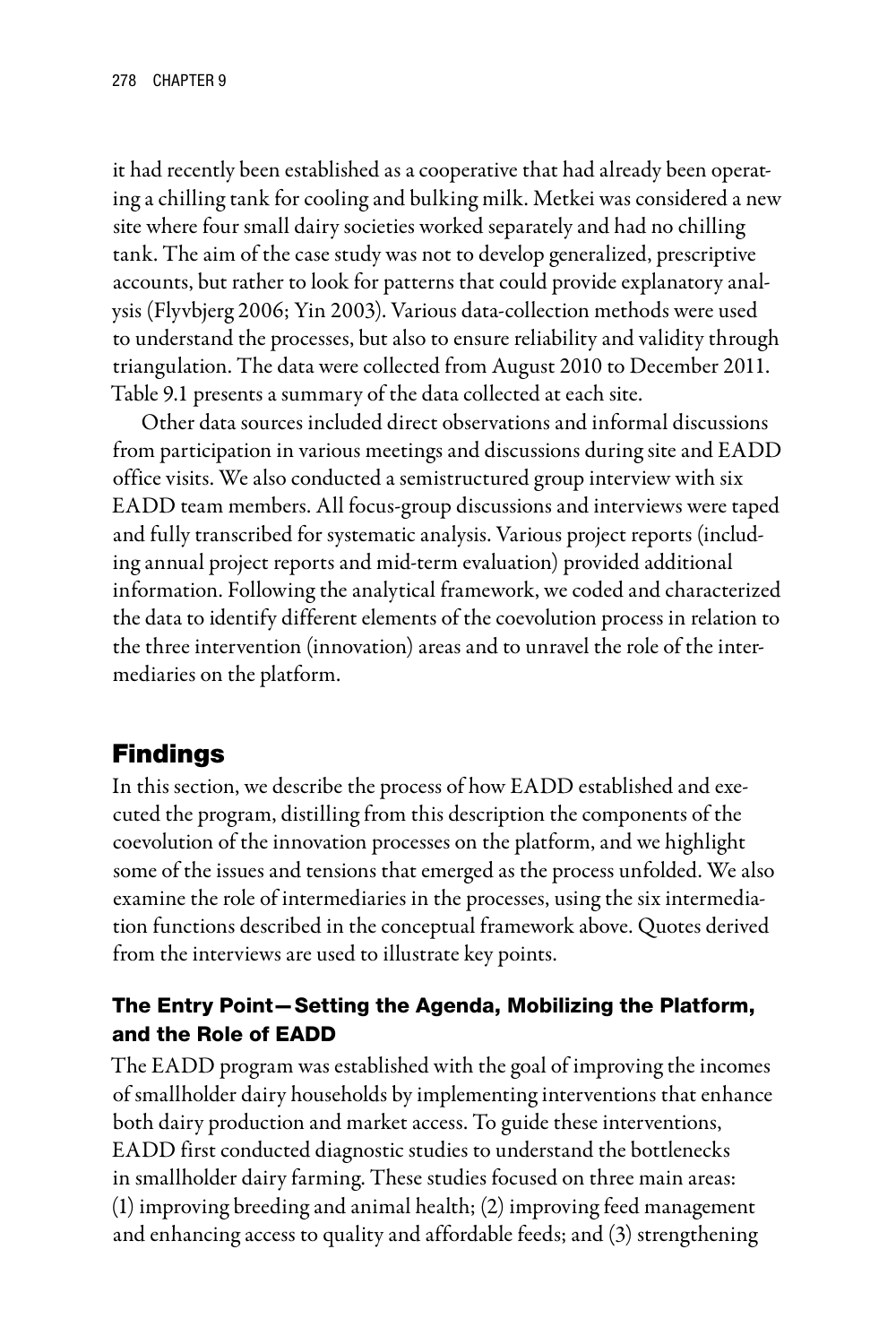| <b>Methods</b>                                                                                                        | Study site                                                      |                                                                  | Information gathered                                                                                                                                                                                                  |
|-----------------------------------------------------------------------------------------------------------------------|-----------------------------------------------------------------|------------------------------------------------------------------|-----------------------------------------------------------------------------------------------------------------------------------------------------------------------------------------------------------------------|
|                                                                                                                       | Tanykina                                                        | Metkei                                                           |                                                                                                                                                                                                                       |
| Focus-group discussion<br>with farmers working in<br><b>DMGs (approximately</b><br>15 farmers in each focus<br>qroup) | 8                                                               | 9                                                                | History of dairy in the area;<br>dairy production and marketing<br>issues, linkage to DFBA access<br>to services, marketing issues,<br>perception of role of EADD and<br>other actors                                 |
| Focus-group discussion<br>with non-DMG farmers<br>(approximately 15 farm-<br>ers in each focus group)                 | 1                                                               | 1                                                                | History of dairy in the area;<br>production and marketing<br>issues, linkage to DFBA access<br>to services, marketing issues,<br>perception of role of EADD and<br>other actors, reasons for not<br>working in groups |
| Semistructured inter-<br>views with Ministry of<br>Livestock district officers                                        | 1 (5 participants)                                              | 1 (4 participants)                                               | Views on the new DFBA business<br>model: their collaboration with<br>EADD, production and marketing<br>issues                                                                                                         |
| Semistructured<br>interviews with service<br>providers                                                                | 4 (2 extension<br>providers. Al.<br>animal-health<br>assistant) | 2 (AISP/extension<br>provider and<br>animal-health<br>assistant) | Views on the new DFBA model;<br>links with EADD, views on pro-<br>duction issues, their collaboration<br>with EADD as business-service<br>providers                                                                   |
| Interviews with DFBA<br>management team                                                                               | 3                                                               | 4                                                                | DFBA history and governance;<br>views on production and mar-<br>keting issues, assessment of the<br>challenges facing DFBA                                                                                            |
| Participation in meetings<br>and discussions with<br><b>DFBA Board of Directors</b>                                   | $\mathfrak{p}$                                                  | $\mathfrak{p}$                                                   | DFBA history and governance;<br>views on production and<br>marketing issues, assessment of<br>the challenges facing DFBA, and<br>collaboration with EADD                                                              |
| Unstructured interviews<br>with other actors                                                                          | 1 (bank manager)                                                | 1 (manager of<br>packing firm)                                   | Involvement with EADD, views on<br>production and market issues,<br>the role of EADD                                                                                                                                  |

#### Table 9.1 Overview of data collection

Source: Authors.

Note: AI = artificial insemination; AISP = artificial-insemination service provider; DFBA = Dairy Farmer Business Association; DMGs = dairy management groups; EADD = East Africa Dairy Development project.

market access for smallholders (EADD 2009a, 2009b, 2009c, 2009d). The studies pointed to areas of intervention; subsequently, how these were addressed evolved through testing and implementing various sociotechnical and institutional innovations. Furthermore, the EADD team also conducted feasibility studies to guide site selection.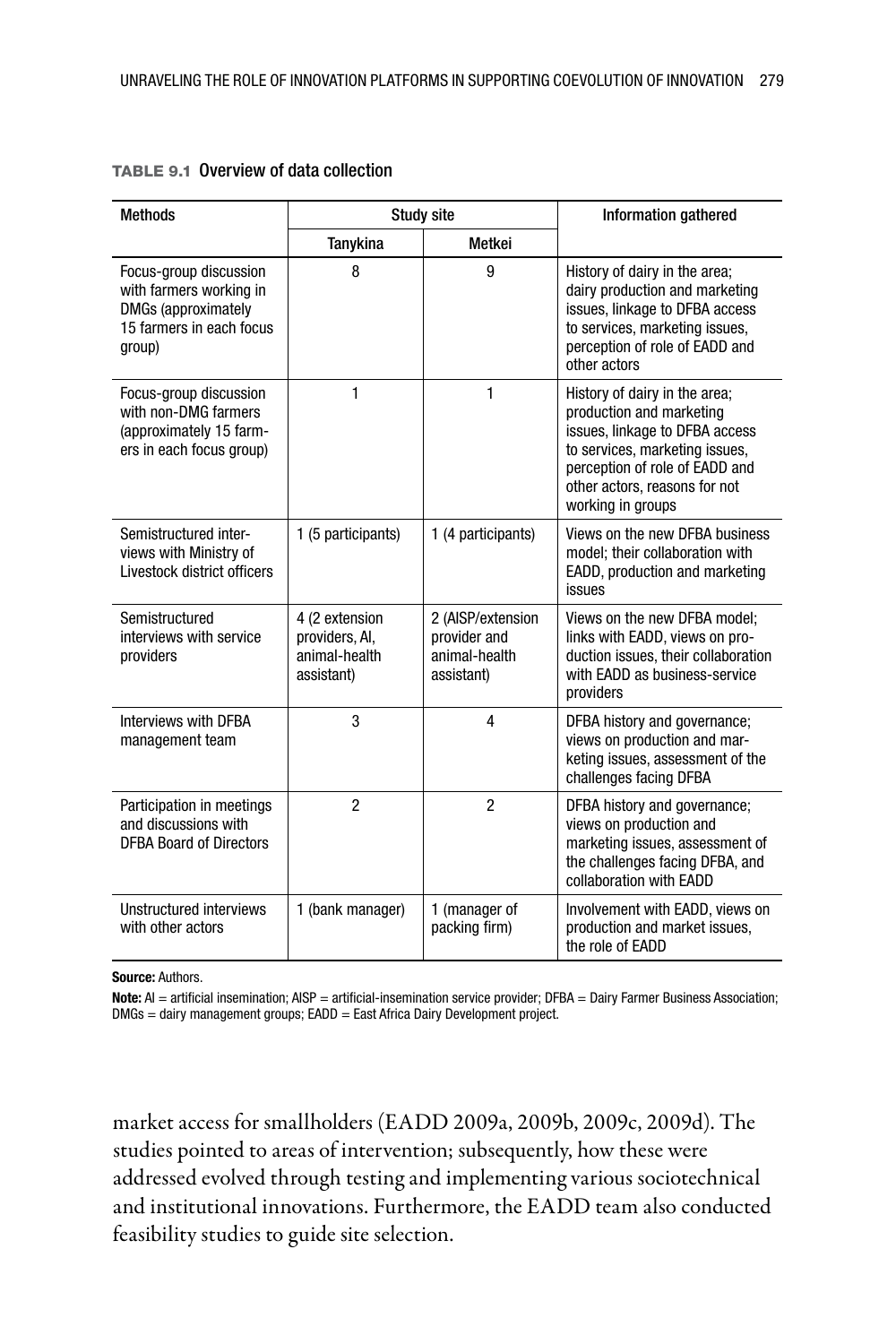As an entry point to the communities, the EADD consortium started by advancing a vision for the establishment of farmer-owned DFBAs as an alternative to dairy cooperatives, which are the dominant institutional model of dairy-farming enterprises in Kenya (Technoserve 2008). Dairy cooperatives had faced several challenges over the years, with many of them disbanding for reasons such as mismanagement coupled with the collapse of the government-owned Kenya Co-operative Creameries (KCC), the main marketing channel before liberalization of the market in 1992. This had resulted in huge losses for farmers who hence became wary of cooperatives. This context informed EADD's drive for an alternative dairy business model, as illustrated by the following quote:

EADD was clear that we were only dealing with a limited liability company. Limited companies were considered less prone to challenges of accountability, governance, sound business management (EADD team interview, September 2010).

With this vision, the EADD started mobilizing dairy-farming communities. A key mobilizing strategy used by the EADD team was the involvement of the local administration and relevant government ministries at different administrative levels (for example, division and district) and local politicians. It was thought that getting these actors on board would ease entry into communities and ensure their long-term cooperation beyond the lifespan of the program. Involving the local administration was also useful in supporting the process of selecting the interim leaders for the DFBAs. As one EADD team member noted on this point:

In sites where we worked with government from the word go and we had their buy in, and they contributed in selecting representatives from the community that served on the steering committee—When there was this interaction, it [mobilization] worked well (EADD team interview, September 2010).

EADD organized various public meetings to present the ideas of the program. After these first meetings, communities were invited to nominate an interim board of directors. The board members were to represent different administrative divisions where they were expected to mobilize farmers to register and purchase shares in the new company. These meetings spurred the initial platforms for interaction among multiple actors leading to the setting up of the DFBAs. To demonstrate their commitment to the vision, farmers were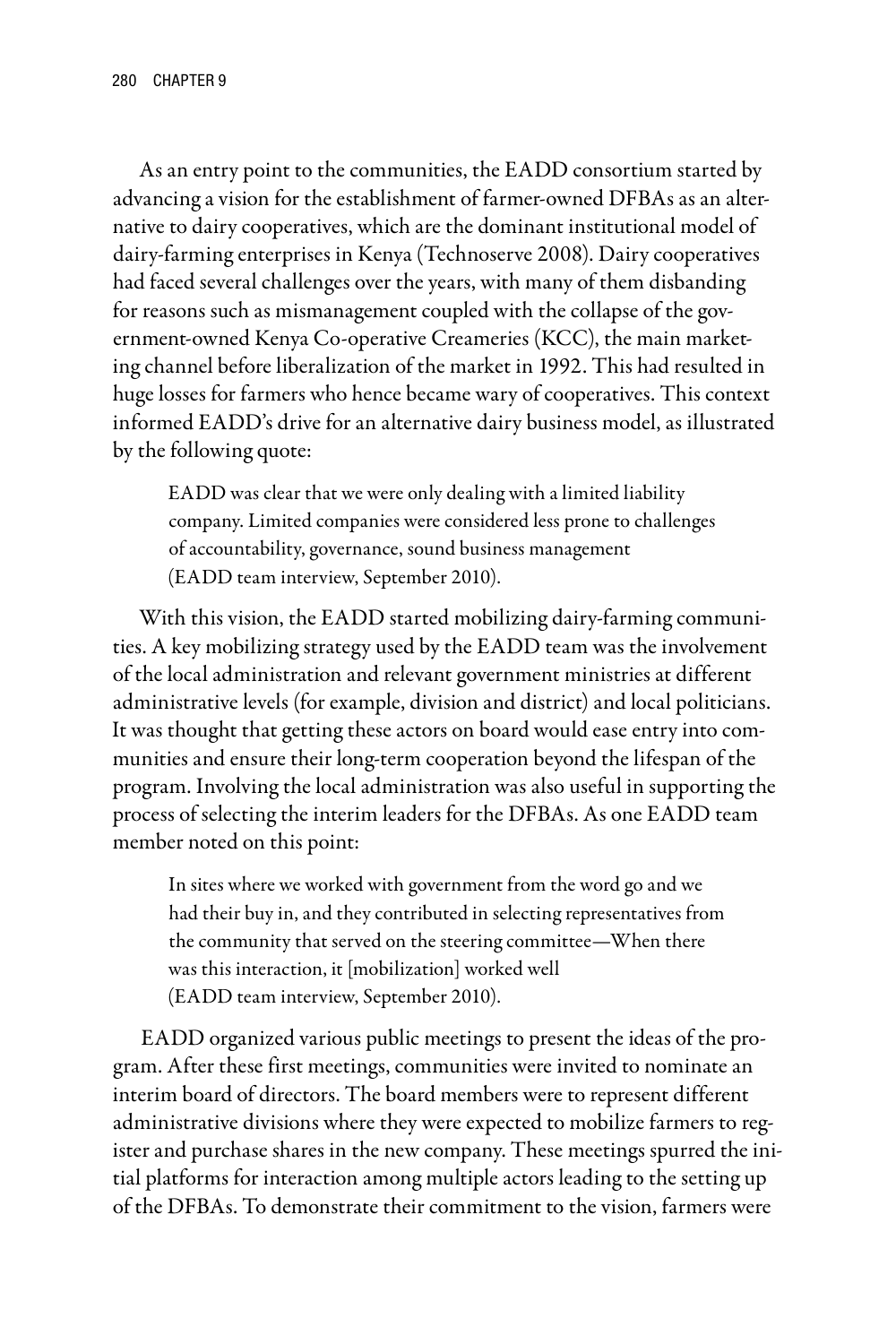expected to raise an initial portion of the equity (10 percent) for the start-up that would go toward purchasing the cooling tanks and cover initial operational costs. To match farmers' 10 percent contribution, the EADD provided an interest-free loan of 30 percent from program funding, with the remaining 60 percent to be financed through commercial loans. Thus, an important intermediation role of EADD at the early stages was to mobilize farmers; support the interim leadership of the DFBAs to draw up business plans; facilitate the setting up of governance structures; and bring on board other relevant actors as collaborators, broker their interactions, and support the interim leadership to raise capital.

In Tanykina, the farmer-mobilization process progressed fast because there was a pre-existing cooperative with a cooling tank (albeit running unprofitably), installed with support from Heifer International. EADD was to assist in remodeling the Tanykina cooperative into a limited company and support its further development into a business hub. In contrast, the Metkei Multipurpose DFBA was a conglomerate of four cooperative societies that were still operational but struggling: Tulwobei, Metkei, Kapkitony, and Kipsaos. This made mobilizing farmers a challenge. Although the cooperatives agreed to form the company, they retained their own members and respective organizational structure, making it difficult to mobilize farmers for the new Metkei Multipurpose Company, which was to encompass all four societies. There were underlying suspicions and competition among the respective cooperatives, as one EADD staff member noted:

There is a superficial barrier where you are working through the cooperative as a proxy. This is why in Metkei we are stuck with membership of 2,440 though there is potential to mobilize 5,000 farmers (EADD staff, interview, September 2010).

In Metkei, it took longer to raise the equity; this delayed the setting up of the chilling plant, which began full operations in February 2010, a year after EADD started its engagement with the community. Discussions with farmers indicated that there was confusion about the new entity, and this affected service delivery at later stages, as discussed below. One farmer noted the following on this confusion:

All of us have some Metkei shares, but are registered with the cooperatives. There are four cooperatives and, according to the constitution, the members have to go through the cooperatives (Farmer focus-group discussion, Metkei, November 2011).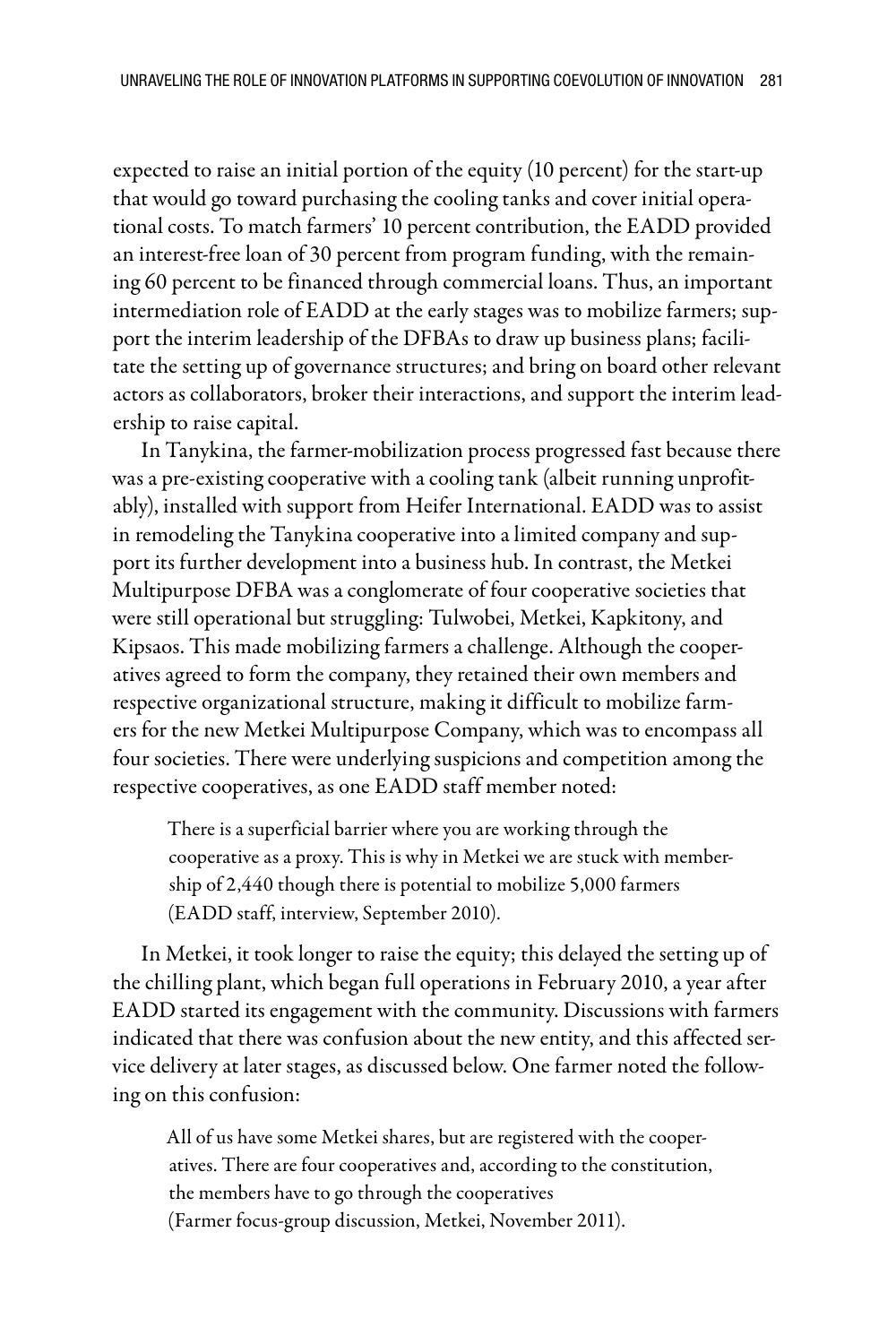The establishment of the DFBA therefore provided the entry point and a local-level platform for interventions and multiactor interactions as discussed below.

## The Dynamics of Coevolution of Innovation on the EADD Platform

In this section, we unravel this coevolution of innovation and the role of intermediaries on the platform in relation to the three main areas of intervention milk marketing, breeding, and feeding. The findings also include some of the tensions that emerged in the process and affected the innovation processes in unexpected ways, revealing the complexity of such processes. Figure 9.3 presents a broad overview of events in the innovation process at the two sites, illustrating the interweaving of technical, social, and institutional dimensions of innovation that involved mobilizing different actors and resources at various points in time.



#### Figure 9.3 Timeline of important events in the innovation process in the two study sites

Source: Authors.

Note: CP = chilling plant; DFBA = Dairy Farmer Business Association; EADD = East Africa Dairy Development project;  $\times$  = processes in Tanykina DFBA;  $\blacklozenge$  = processes in Metkei DFBA.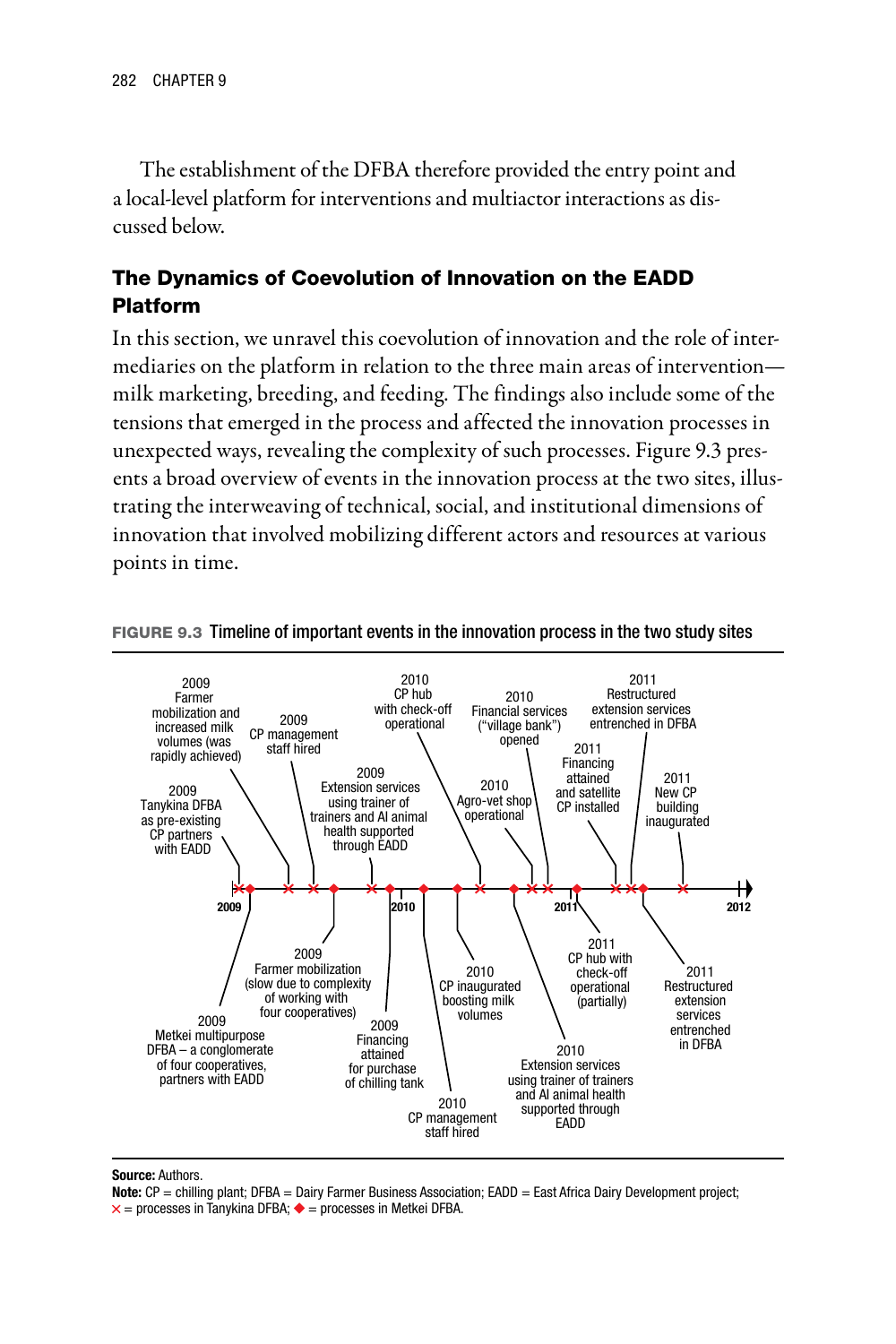#### ENHANCING INNOVATION FOR IMPROVED MILK MARKETING

As noted above, the starting point for EADD was the establishment of dairy limited companies as an alternative dairy business model to address constraints faced by smallholders in production and marketing (EADD 2009b; Technoserve 2008).

This model was in itself an institutional innovation which started by first setting up the chilling plant for bulking and cooling milk, and putting in place interim governance structures for the DFBA. This genesis provided the platform that triggered a series of other sociotechnical and institutional innovations that in combination enhanced marketing (see Table 9.2 for a summary).

With support from EADD consortium partners, the DFBAs were linked to different actors to support different dimensions that were vital to improve marketing. In Metkei, EADD brought in a food processing and packaging firm as a partner that offered to finance the purchasing of a cooling tank, some laboratory equipment, and the dairy management software for the DFBA. As the firm manager noted:

[their] interest in supporting the cooling tank in Metkei was because it was important being part of the dairy value chain to ensure an increase in the quantity and quality of milk processed (Interview, February 2011).

As noted above, there was already a pre-existing chilling plant in Tanykina, so the starting point was the establishment of the DFBA, but also the improvement of the facilities where the chilling plant was located. Later on, Tanykina was linked to a commercial bank that financed a loan to purchase additional cooling tanks for satellite collection centers, thereby reducing the distance to be covered and time it took for milk to be delivered, and ensuring the quality of the milk.

Farmers commented that the installation of the cooling tanks and the establishment of the DFBA with new governance structures boosted their confidence about accessing markets for their milk. This was reflected in the increased number of farmers selling their milk through the two DFBAs. In 2009, about 2,757 farmers sold an average of 15,000 liters per day in Tanykina; this rose to an average of 21,700 liters from 4,432 farmers. In Metkei, 1,188 farmers supplied on average 4,990 liters per day in 2009; this increased to about 17,000 liters a day from an average of 3,970 farmers. The EADD brokered negotiations for supply contracts between the DFBA and milk-processing companies as a way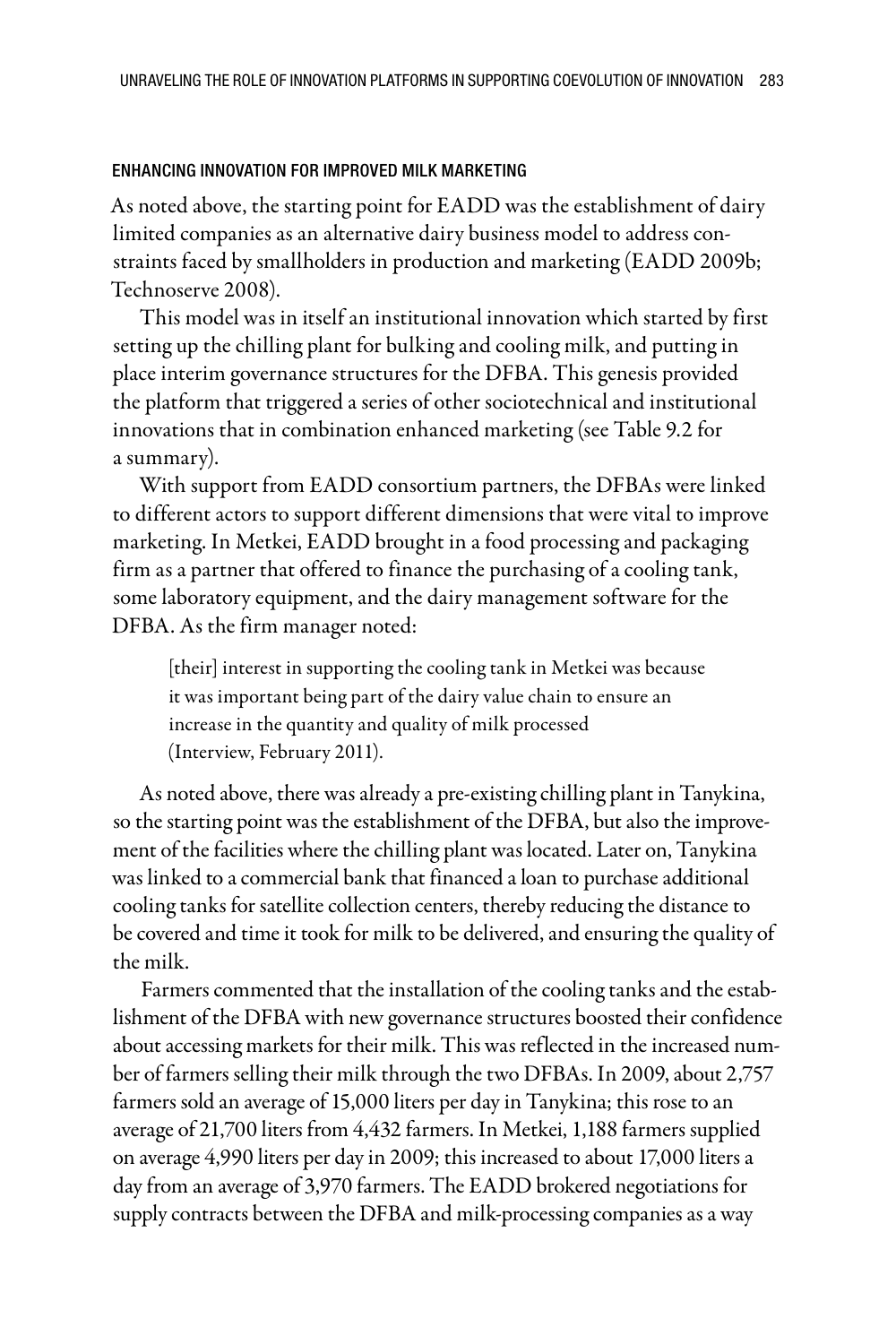| Dimension of<br>innovation | <b>Activities</b>                                                                                                                                                                                                                                                                                                                                                                                                                                                                                                          | Functions of intermediary actors                                                                                                                                                                                                                                                                                                                                                                                                                                                                                                                                                                                           |  |  |
|----------------------------|----------------------------------------------------------------------------------------------------------------------------------------------------------------------------------------------------------------------------------------------------------------------------------------------------------------------------------------------------------------------------------------------------------------------------------------------------------------------------------------------------------------------------|----------------------------------------------------------------------------------------------------------------------------------------------------------------------------------------------------------------------------------------------------------------------------------------------------------------------------------------------------------------------------------------------------------------------------------------------------------------------------------------------------------------------------------------------------------------------------------------------------------------------------|--|--|
| Orgware                    | • Establishment of Tanykina Dairy Ltd and<br>Metkei Multipurpose Dairy Company Ltd<br>as new dairy-business enterprises<br>• Signing supply contracts with milk-<br>processing companies<br>• Development of the chilling plants into<br>business hubs that offer integrated<br>services (for example, AI, animal health,<br>extension, banking, milk transport,<br>health insurance) and inputs (feeds,<br>supplements, veterinary drugs, farming<br>equipment) using a payment/credit<br>system referred to as check-off | • F2 and F6-Guidance in the selection<br>of DFBA board members and providing<br>them with technical support-TNS and<br>Heifer<br>• F2-Development of strategic business<br>plans in collaboration with the board<br>members-and overall monitoring of<br>performance-TNS<br>• F5, F4, and F6-Providing board<br>with technical support in negotiating<br>contracts-TNS, Heifer<br>• F2 and F6-Technical support to the<br>board and management team, and<br>monitoring in the stage-gate process of<br>business-hub development-TNS and<br>Heifer                                                                          |  |  |
| Hardware                   | • Installation of chilling plants (CPs)-<br>equipped with laboratories for milk-<br>quality monitoring<br>• Integrating the CPs with various ICT<br>management and information systems<br>(including electronic weighing scales,<br>dairy information management software)<br>to support overall business hub<br>operations                                                                                                                                                                                                | • F4 and F5-Technical support in<br>procurement of various equipment<br>and set up of CPs, including identifying<br>suppliers and vendors through a<br>tendering process (for example,<br>cooling tanks, construction of the plant,<br>software)-Heifer and TNS<br>• F5-Providing technical support to the<br>board and management team in various<br>areas (for example, human resource and<br>financial management, financial-service<br>delivery)-All EADD consortia<br>• F4 and F6-Mobilizing of funding by<br>linking DFBA with various financiers<br>(banks and microfinance institutions)-<br><b>TNS and Heifer</b> |  |  |
| Software                   | • Facilitating new governance of the dairy<br>enterprise by strengthening the functions<br>and oversight structures of the board<br>• Recruitment of skilled management<br>team overseeing day-to-day business<br>management<br>• Integrating improved procedures to<br>ensure quality management of the CP<br>(including milk-quality testing)                                                                                                                                                                            | • F1-Conducting diagnostic and<br>feasibility studies-TNS and ILRI/ICRAF<br>• F5-Providing guidance on governance<br>and management of hub in set up and<br>operationalizing of hub-TNS<br>• F5-Mentoring and coaching board and<br>management team<br>• F2 and F6-Overseeing transparent<br>process of recruiting skilled staff to<br>manage the DFBA-TNS and Heifer<br>• F4, F5, and F6-Providing technical<br>support in managing the CP-TNS,<br>Heifer.                                                                                                                                                                |  |  |

### Table 9.2 Summary of coevolution of innovation relating to milk marketing and the roles of intermediaries in supporting the process

Source: Authors.

Note: DFBA = Dairy Farmer Business Association; F1 = Demand articulation; F2 = Institutional support; F3 = Knowledge brokering; F4 = Network brokering; F5 = Capacity building; F6 = Innovation process management; ICRAF = World Agroforestry Centre; ICT = information and communications technology; ILRI = International Livestock Research Institute; TNS = Technoserve.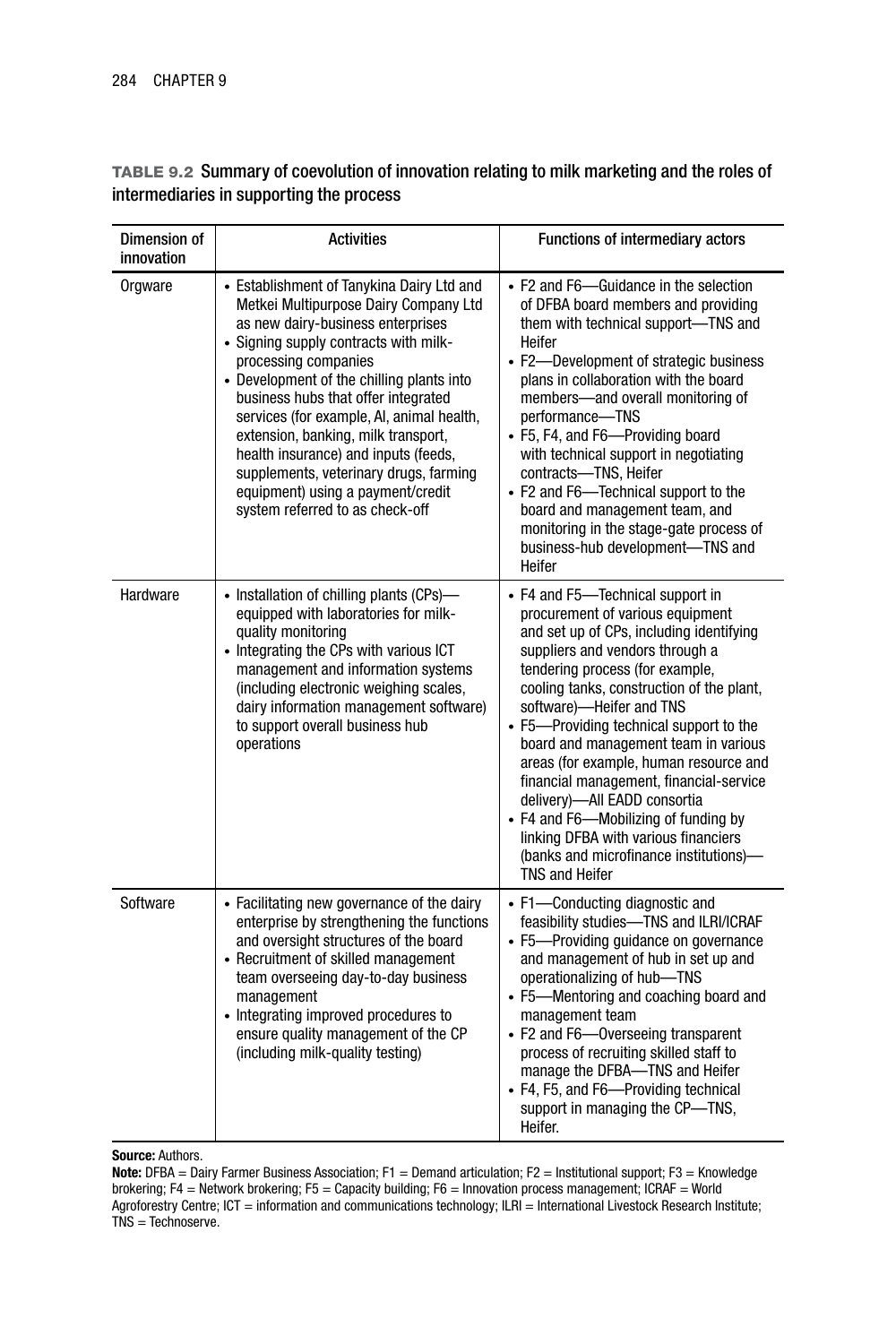of stabilizing the markets. Milk prices also increased, as farmers in Tanykina received Kenya shillings (KES) 30 (US\$0.35) per liter in 2011 compared to KES24 (\$0.28) in 2009, and in Metkei the price rose from KES23 (\$0.27) to KES31 (\$0.36) per liter (EADD 2011a). Data from project reports indicated an increase in milk production at farmer level during the period 2009–2011: in Tanykina, farmers involved with EADD increased production from 4 liters to about 8.1 liters per cow on average, whereas in Metkei the estimated production increased from 4 liters to 6 liters (EADD 2011a; EADD Kenya 2011). Although this is a notable increase, these average volumes are considered below the minimal levels estimated as necessary for households to move beyond the poverty line (TANGO International 2010; Technoserve 2008).

The increased milk volumes marketed by the DFBAs and higher milk prices resulted in their profitability as enterprises and thus enabled them to expand services to farmers (EADD Kenya 2011; TANGO International 2010). The interviews revealed that EADD guided the DFBAs in establishing business hubs within the chilling plants to offer a bundle of goods and services (for example, credit and financial services, artificial insemination, feeds, drugs, extension, and transportation) to farmers that supplied milk. The business hub integrated a ''check-off'' system where the farmers could access the goods and services through a credit system, and the cost was deducted from the monthly final payment to farmers. Tanykina was offering more services to its members than Metkei at the time of the study, but there was an overall increase in service delivery to farmers at both sites. The hub was managed by a professional team guided by the board of directors. From observations, we noted that, in both DFBAs, older men continued to dominate the boards, reflecting the cultures of both communities. Hub development was accompanied by integration of other technological devices (weighing scales, dairy information-management software). To support delivery of some services such as extension, other new organizational structures such as formation of dairy-management groups (DMGs) were also put in place. From the focus-group discussion, farmers who had joined DMGs associated their increased production with the training and support introduced through these groups. At both sites, EADD facilitated financing arrangements with commercial banks to buy motorbikes for various service providers, including transporters, artificial-insemination service providers (AISPs), and animal-health assistants linked to the DFBAs. Bringing together diverse actors with different stakes and interests required the platform intermediaries to broker continually and negotiate relationships.

Nonetheless, marketing remained precarious, as indicated by some of the issues and tensions that emerged from discussions and observations. The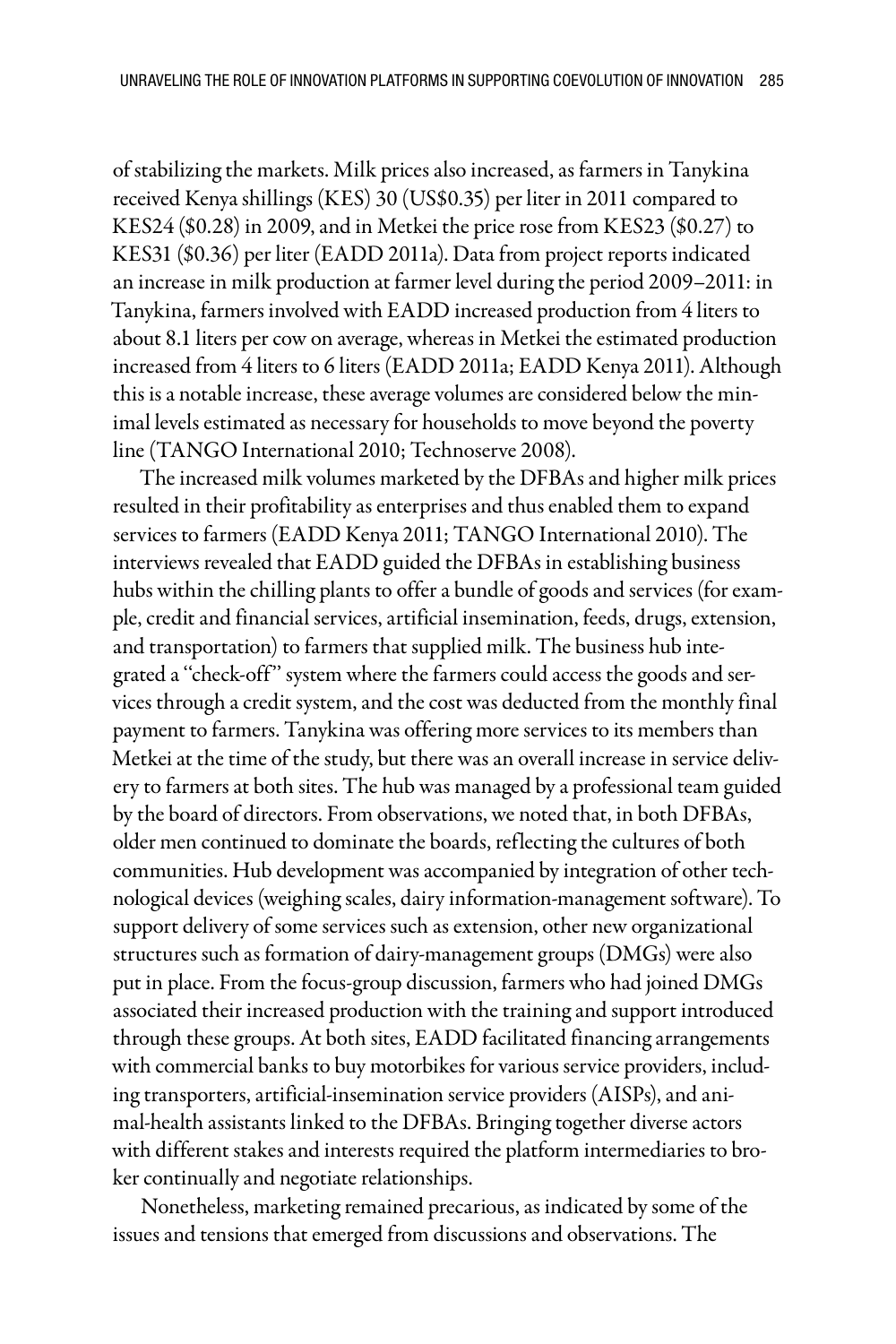bulking and cooling of milk as a way of collective marketing was expected to streamline supply to the DFBA. But there was no control over competition among the different buyers who formed part of the broader market environment in the sector. Many farmers at both sites indicated that they divided their milk and sold through different channels, including informal milk traders. The main reasons cited for selling to different buyers were price and transportation. We observed that some farmers from both sites were located far from the chilling plants, and some areas were unreachable even by motorbike, particularly during the rainy season. This made transportation not only expensive but also unpredictable. Many of these farmers stated that they opted to sell their milk to whoever could collect it at the farmgate. Both Tanykina and Metkei set up a few satellite collection centers to try to address this challenge.

Farmers also pointed to seasonal fluctuations in prices and indicated that in some cases the processors reduced the volumes that they bought during glut periods in the rainy season when there was increased milk production. Thus, the processing companies had control of the market and signing contracts did not deter this uncertainty in the market. Consistency in milk quality was also an issue that affected marketing. In Tanykina, it was noted that farmers continued to use plastic containers to deliver milk even though these were not hygienically ideal. The DFBA was trying to change this practice by making the more hygienic aluminum cans available through check-off, but not many farmers were using them. Further, in an effort to increase milk volumes in the DFBA, EADD was encouraging collection of evening milk. Metkei had started receiving evening milk toward the end of 2011. However, the discussions revealed that the evening milk was consumed mainly at home, and some was sold to neighbors mainly by women, to acquire ready cash for daily use. Whether this marketing emphasis has an effect on intrahousehold dynamics is an area for further research.

As illustrated above, the different consortium actors fulfilled complementary intermediary functions in the innovation process. In supporting the coevolution process, the intermediaries also shaped how the network structure of the platform changed over time. However, from interviews we found that consortium partners had divergent views regarding the goal of enhanced market access. Some partners considered that the primary focus should be on strengthening the DFBAs as agro-enterprises and enhancing their profitability, which would then cascade down to improved productivity at farm level, whereas other partners thought that this emphasis on DFBA profitability deflected attention from the primary goal of improving productivity at farm level so that the farming households could benefit from marketing more milk. This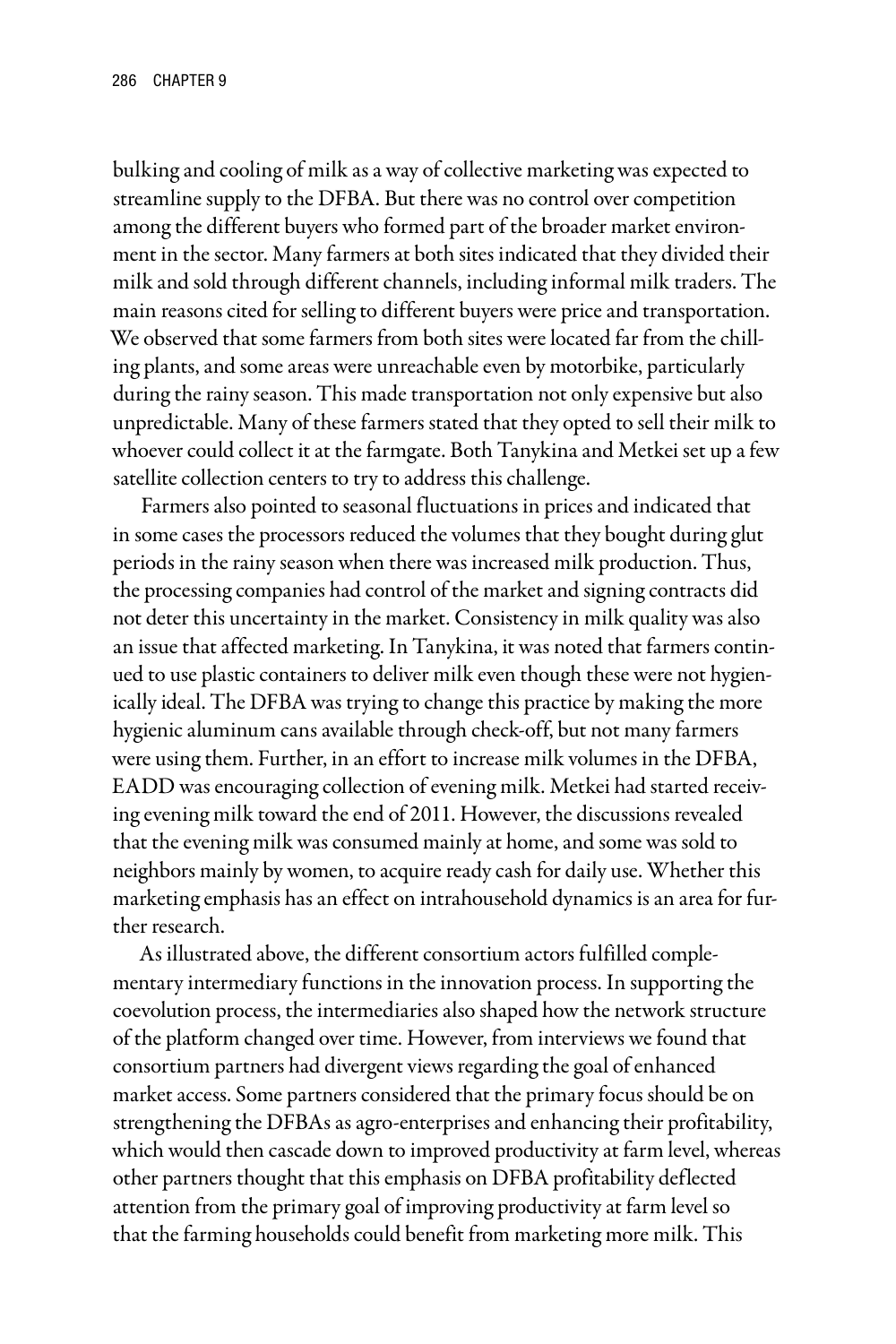observation was also noted in the mid-term evaluation (TANGO International 2010). This may suggest that intermediaries also brought in competing interests into such processes that needed to be negotiated.

### DYNAMICS OF IMPROVING BREEDING PRACTICES

The improvement of breeding practices through artificial insemination (AI) was one of the key interventions to enhance milk productivity. A combination of technical and institutional interventions to improve breeding practices was guided by a diagnostic study conducted at the early stages of the program (EADD 2009a). AI was not a new technology in Metkei and Tanykina, as noted in discussions with farmers, but its uptake had declined over the years due to various factors, including a policy shift to privatization of AI services, as some farmers noted:

There was government AI but they since stopped around the 1980s. The government used to do it for 1 Kenya shillings but now it has hiked to 1,000 Kenya shillings so it is now only for the rich (Metkei farmer, focus-group discussion, November 2011).

The first issue tackled was ensuring availability of, and access to, quality semen. To enable this, one of the EADD partners—ABS-TCM—facilitated procurement of semen tanks and semen for the DFBAs. With semen available, the DFBA had then to ensure the service was delivered to farmers. At both sites, there was a shortage of well-trained AISPs, therefore EADD supported the training of more AISPs, four in Metkei and five in Tanykina. These AISPs were then linked to the DFBA, where arrangements were later made for them to provide AI services through the check-off system. The AISPs mainly used the semen that was available at the DFBA, but sometimes had to acquire other semen that was not stocked at the DFBA, but which farmers demanded. The check-off system ensured quality service delivery by the AISPs who were now directly linked to DFBAs. To further ensure service delivery, the platform also facilitated AISPs to acquire equipment (AI tanks and motorbikes). Table 9.3 summarizes and characterizes the coevolution process, showing the interdependence of the interventions and actors, and how the platform intermediaries supported the process.

Several respondents, including farmers and ministry of livestock officers, pointed at the increased uptake of AI at both sites, indicating that the innovation platform contributed to innovation outcomes. Many DMG farmers indicated that the increased uptake was facilitated by the training on breeding that improved their knowledge about AI, complemented by the check-off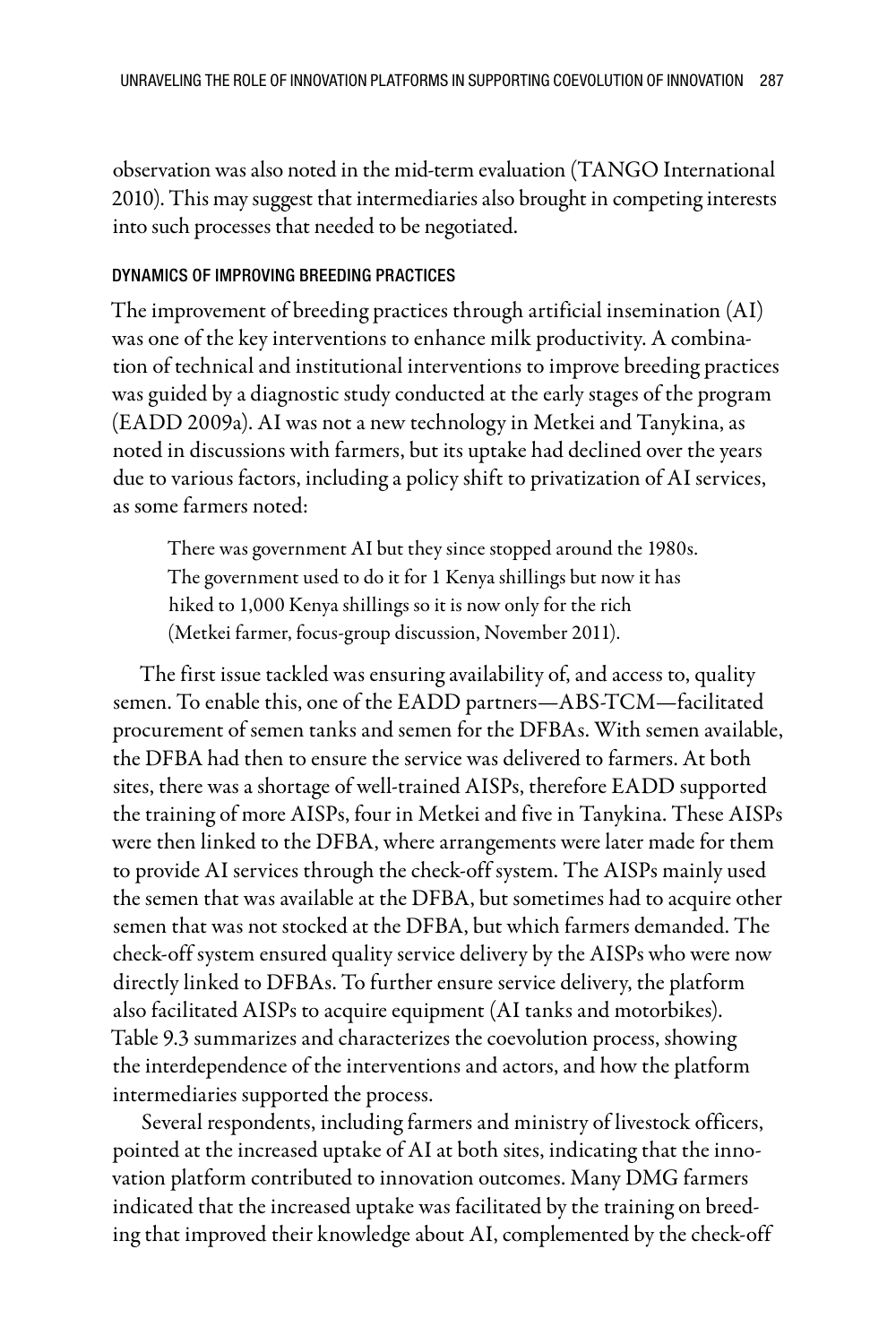| Dimension of<br>innovation | <b>Activities</b>                                                                                                                                                                                                                                                                                                | <b>Functions of intermediary actors</b>                                                                                                                                                                                                                                                                                                                                                                                                                             |  |
|----------------------------|------------------------------------------------------------------------------------------------------------------------------------------------------------------------------------------------------------------------------------------------------------------------------------------------------------------|---------------------------------------------------------------------------------------------------------------------------------------------------------------------------------------------------------------------------------------------------------------------------------------------------------------------------------------------------------------------------------------------------------------------------------------------------------------------|--|
| Orgware                    | • Training of AISP to improve the AI-<br>delivery system<br>• Providing AI with necessary equipment<br>(for example, motor bikes, semen tanks)<br>through loans and integrating AI-service<br>delivery with check-off system<br>• Formation of DMGs as platforms for<br>farmer training                          | • F4, F5, and F6—Forging partnership<br>with various organizations for training AI<br>service providers-Heifer and ABS-TCM<br>• F2 and F5—Supporting entrepreneurial<br>development of the AISP (as a business-<br>development service) by facilitating<br>access to finance and business skills<br>training through partnering with relevant<br>actors-ABS, Heifer, and TNS<br>• F4, F5, and F6-Facilitating the<br>mobilization of farmers into groups-<br>Heifer |  |
| Hardware                   | • Acquisition of semen tanks by DFBAs for<br>semen storage and distribution to AISP<br>• Acquisition of quality semen from various<br>suppliers<br>• Promoting "village bull" concept, that<br>is, encouraging farmer groups (DMGs)<br>to acquire semen tanks to store their<br>preferred semen at village level | • F3 and F5-Providing information<br>on semen tanks and facilitating their<br>procurement-ABS-TCM and Heifer<br>• F1, F3, and F5—Guiding procurement<br>and distribution of selected semen at a<br>subsidized price due to bulk buying—<br>ABS-TCM                                                                                                                                                                                                                  |  |
| Software                   | • Improving service-delivery contracts<br>between DFBA and Al-service providers<br>• Promoting informed farmer decision-<br>making and AI-service demand by<br>farmers to improve breeding practices<br>through training and information<br>dissemination                                                        | • F5 and F6-Facilitating drafting and<br>signing of contracts-Heifer<br>• F1-Conducting baseline/diagnostic<br>studies on breeding issues-ILRI<br>• F5-Providing funding for extension<br>services at the beginning, and later (from<br>2011) cost sharing with the DFBA-<br>EADD                                                                                                                                                                                   |  |

### Table 9.3 Summary of coevolution of innovation related to breeding and the roles of intermediaries in supporting the process

#### Source: Authors.

Note: ABS-TCM = African Breeders Services Total Cattle Management Limited; AI = artificial insemination; AISP = artificialinsemination service provider: DFBA = Dairy Farmer Business Association: EADD = East Africa Dairy Development project:  $F1$  = Demand articulation; F2 = Institutional support; F3 = Knowledge brokering; F4 = Network brokering; F5 = Capacity building; F6 = Innovation-process management; ILRI = International Livestock Research Institute; TNS = Technoserve.

system that allowed them readily to access AI services. Conversely, many farmers not in a group said that they did not use AI and linked this to limited access to knowledge on breeding, as groups were the platform for training and information dissemination. However, many farmers still perceived AI to be expensive, even with the check-off system and the subsidization of some semen through the program. The perceived high cost was linked to many instances of repeat inseminations because of missed conceptions, as illustrated by the following quote: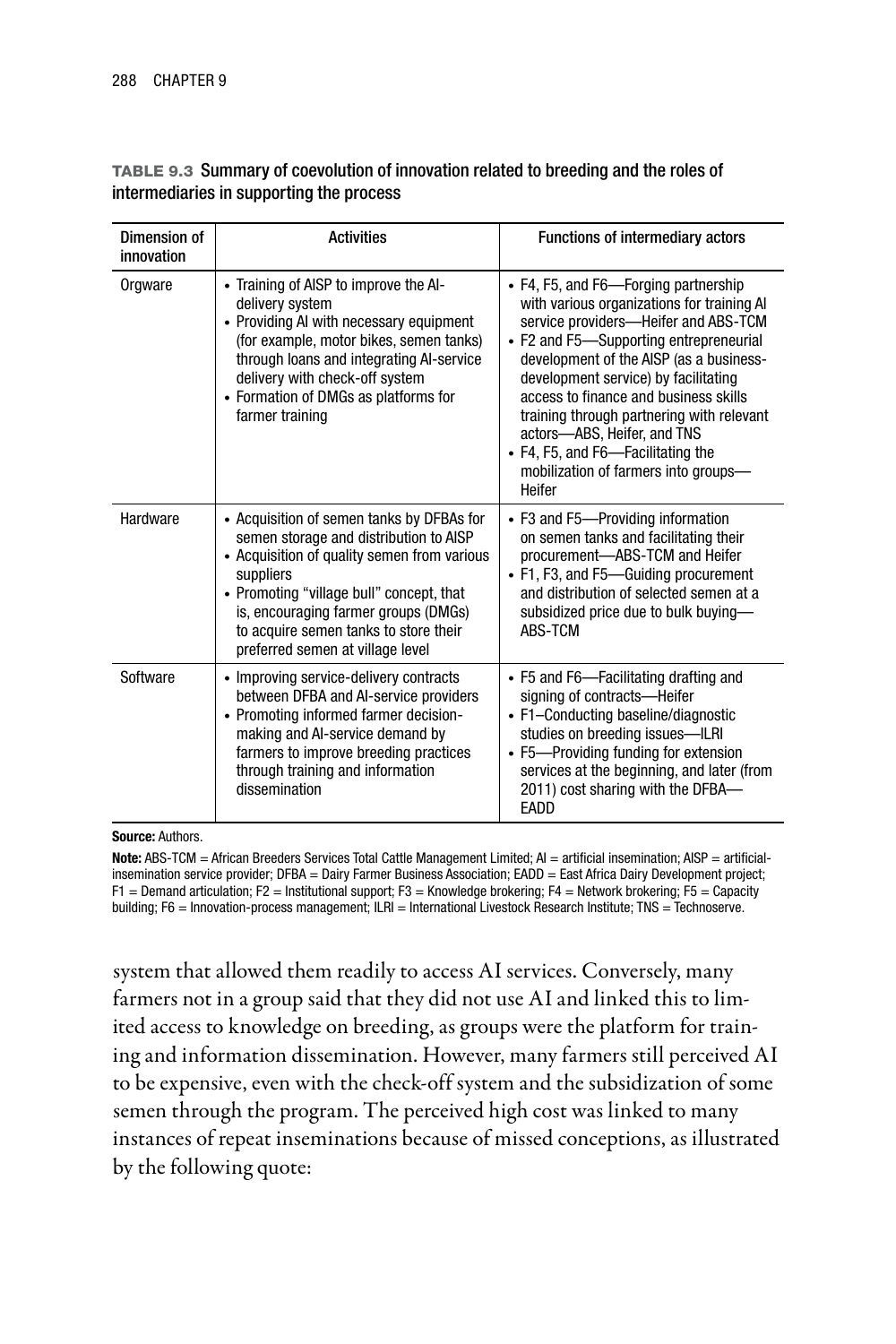When you take the cow for insemination, there are times it will fail and people will decide that if the AI is failing yet it is very costly, it will be better to go back to the bull system

(Tanykina farmer, focus-group discussion, August 2011).

On the one hand, many farmers linked repeats to delayed responses by service providers, particularly because there was still a shortage of personnel and the few available had to cover long distances over very poor terrain. AISPs, on the other hand, stated that part of the challenge was that farmers were not detecting heat on time and that this resulted in delays in insemination. Thus, some farmers reverted to using bulls as a cheaper option, although the use of bulls also persisted because of other traditional practices, including uncontrolled open grazing.

At both sites, AISPs, DFBA managers, and even EADD partners were aware and agreed that missed conception was an issue, but from interviews, we noted that there was no systematic feedback process that could guide collective learning in solving this problem. A few DMGs indicated that they had tried out the "village bull" idea that was being promoted as one way of giving farmers more control of AI services, but these groups ran into the challenge of lack of qualified service providers. The operation of a village bull depended on a group being able to hire their own service provider, but there was a shortage of locally available qualified AISPs. Some farmers expressed some reservations about the subsidized imported semen, pointing to issues of perceived poor quality (for example, weak calves from the semen) and also suitability of the semen (for example, adaptability). Further, the improvement of breeding practices depends also on farmers keeping proper records for all inseminations and on ear tagging; but discussions with farmers indicated that many of them did not consistently keep records on items such as AI servings, conception, calving, milking, and tracking of progeny, and there was no structured support through the platform to improve these.

This section indicates that the platform to a certain extent induced the uptake of improved AI practices by building adequate linkages with different actors at different times and also by integrating new organizational and institutional structures (such as the check-off system, or the village bull). However, the various gaps and tensions noted indicate that the interventions could not cater for all categories of farmers and also did not put in place all necessary conditions to address the bottlenecks to successful AI innovation.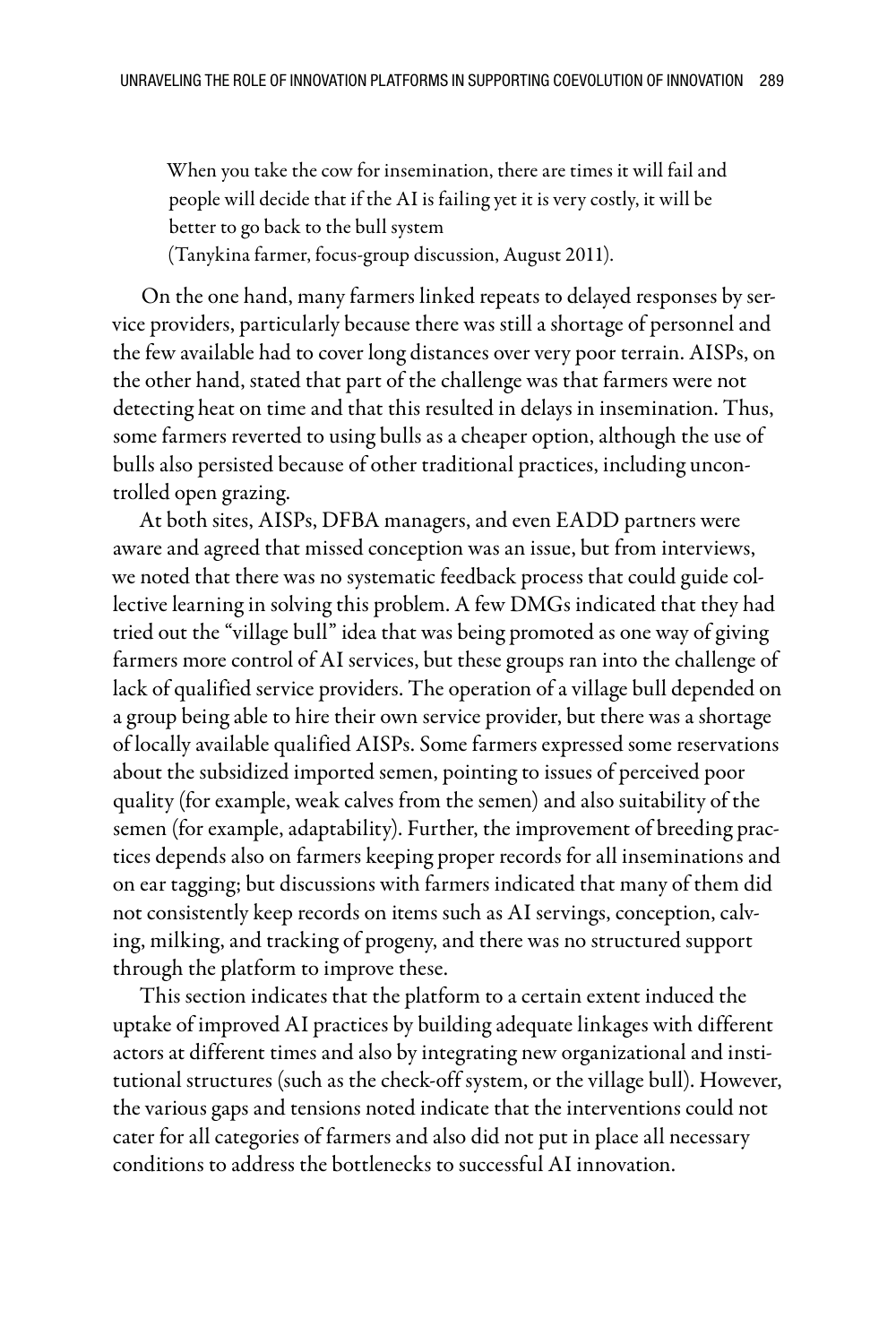#### ENHANCING PRODUCTION THROUGH IMPROVED FEEDS AND FEEDING PRACTICES

In both Metkei and Tanykina, natural pastures for grazing comprised the largest portion of livestock feed. The predominant feeding system combined extensive open grazing, complemented by the use of planted fodder (mainly Napier grass and oats), and supplemented by purchased concentrate feeds. The reliance on pastures by a majority of the farmers resulted in a perennial problem of limited quality feeds, and this affected milk production. Many farmers indicated that growing fodder was a good alternative to expensive concentrate feeds. The platform supported various interventions that combined extension and training on new feed technologies (that is, forage and fodder production) and promotion of feed conservation methods so as to maximize milk production while minimizing feed cost. First, a trainer-of-trainers (TOT) approach that combined model (demonstration) farmers and community-based trainers was used to disseminate information and technologies to farmers in DMGs. ICRAF and ILRI provided dissemination support and conducted participatory research on some new fodder crops (for example, dual-purpose sweet potatoes) and on silage making. The district-level Ministry of Agriculture extension office also collaborated to support the trainers. However, the TOT approach faced challenges, as the trainers were not effectively reaching farmers as a result of an oversight relating to their supervision, because it was not clear whether they reported to the DFBA management or the EADD facilitators. This challenge resulted in extension services being halted for a period. Consequently, a new extension approach had to be designed, whereby community extension-service providers (CESPs) were to be hired directly through the DFBA; this meant that the DFBAs had to contribute financially for this service from their revenues. Table 9.4 provides a summary of how the feed innovation dynamics coevolved.

At both sites, most farmers belonging to DMGs indicated increased knowledge about different types of feeds (for example, lucerne, *Calliandra*, sweet potato vines, *Desmodium*) and feed-conservation methods (for example, silage, hay) compared to those that were not in groups. Most of the DMG farmers indicated that they made better use of crop residue as feed, particularly maize stovers (leaves and stalks) which previously were not highly valued as feed, and some had also planted new fodder crops. However, we generally noted from the focus-group discussions with farmers that the adoption of the new feeding technologies and practices was still a challenge. The most common problem cited by farmers was the lack of access to seeds. Most of the seeds for the newly introduced feeds were not easily available at the local agro-vet shops, so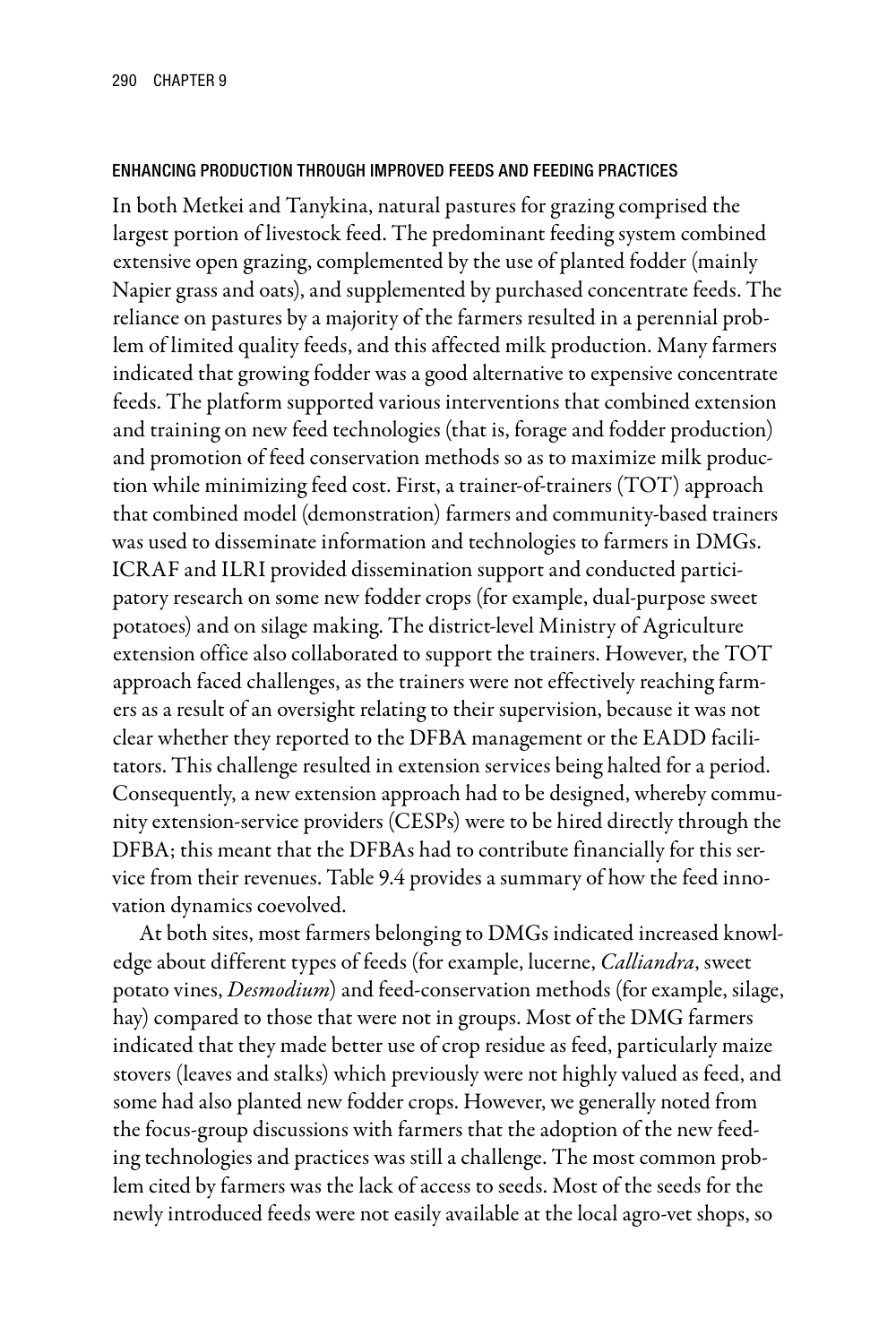| Dimension of<br>innovation | <b>Activities</b>                                                                                                                                                                                                                                                               | <b>Functions of intermediary actors</b>                                                                                                                                                                                                                                                                                                                                                                   |
|----------------------------|---------------------------------------------------------------------------------------------------------------------------------------------------------------------------------------------------------------------------------------------------------------------------------|-----------------------------------------------------------------------------------------------------------------------------------------------------------------------------------------------------------------------------------------------------------------------------------------------------------------------------------------------------------------------------------------------------------|
| Orgware                    | • Training and dissemination of information<br>on improved feeds and feed conservation<br>management through DMGs<br>• Establishment of demonstration plots in<br>farmer-trainer fields for use in training on<br>growing various types of feeds and for<br>seed multiplication | • F2-Facilitating extension-service<br>provision, including design of training<br>modules and training of extension-<br>service providers in partnership with the<br>Ministry of Livestock-Heifer and ICRAF<br>• F3 and F5-Technical backstopping of<br>demonstration farmers, including set-up,<br>supplying seeds, and follow up-ICRAF/<br>ILRI                                                         |
| Hardware                   | • Promoting the use of small-scale<br>feed-processing technologies, that is,<br>pulverizers and chuff cutters<br>• Dissemination of various types of fodder<br>crops (seeds, vines)                                                                                             | • F4-Facilitating procurement of<br>feed-processing equipment through<br>partnership with local small and medium<br>enterprises-Heifer and TNS<br>• F3-Conducting research to understand<br>uptake and use of feed-processing<br>technologies-ILRI                                                                                                                                                        |
| Software                   | • Conducting participatory research with<br>farmers to test various newly introduced<br>fodder crops (for example, dual-purpose<br>sweet potatoes)<br>• Promoting change in farmer feeding and<br>feed-conservation practices                                                   | • F1-Conducting baseline/diagnostic<br>studies on feeding issues----<br>• F3-Identifying sites and setup of<br>experiments in collaboration with other<br>scientists and farmers-ICRAF/ILRI<br>• Facilitating information dissemination<br>and training through extension-Heifer<br>and ICRAF/ILRI<br>• F3-Conducting research to draw<br>lessons on improving feeding practices<br>and feed markets-ILRI |

| TABLE 9.4 Summary of innovation activities for improved feeding and the roles of |  |  |
|----------------------------------------------------------------------------------|--|--|
| intermediaries in supporting the process                                         |  |  |

Source: Authors.

Note: DMG = dairy-management group; F1 = Demand articulation; F2 = Institutional support; F3 = Knowledge brokering; F4 = Network brokering; F5 = Capacity building; F6 = Innovation-process management; ICRAF = World Agroforestry Centre; ILRI = International Livestock Research Institute; TNS = Technoserve.

farmers could not purchase them. Further, in some areas, farmers stated that the demonstration plots that were to serve as multiplying sites for seeds did not work as well as expected. In Metkei, farmers indicated that most demonstration plots had not yet been established and those that were set up did not receive adequate technical support from the program as planned. Various informants attributed some of the difficulties to how the extension approach was structured when the program began. However, although the extension approach was restructured and incorporated into the DFBAs, the changes still did not address many of the challenges noted.

From discussions with various informants, we found that feedback and learning from some of these challenges were not systematically captured. We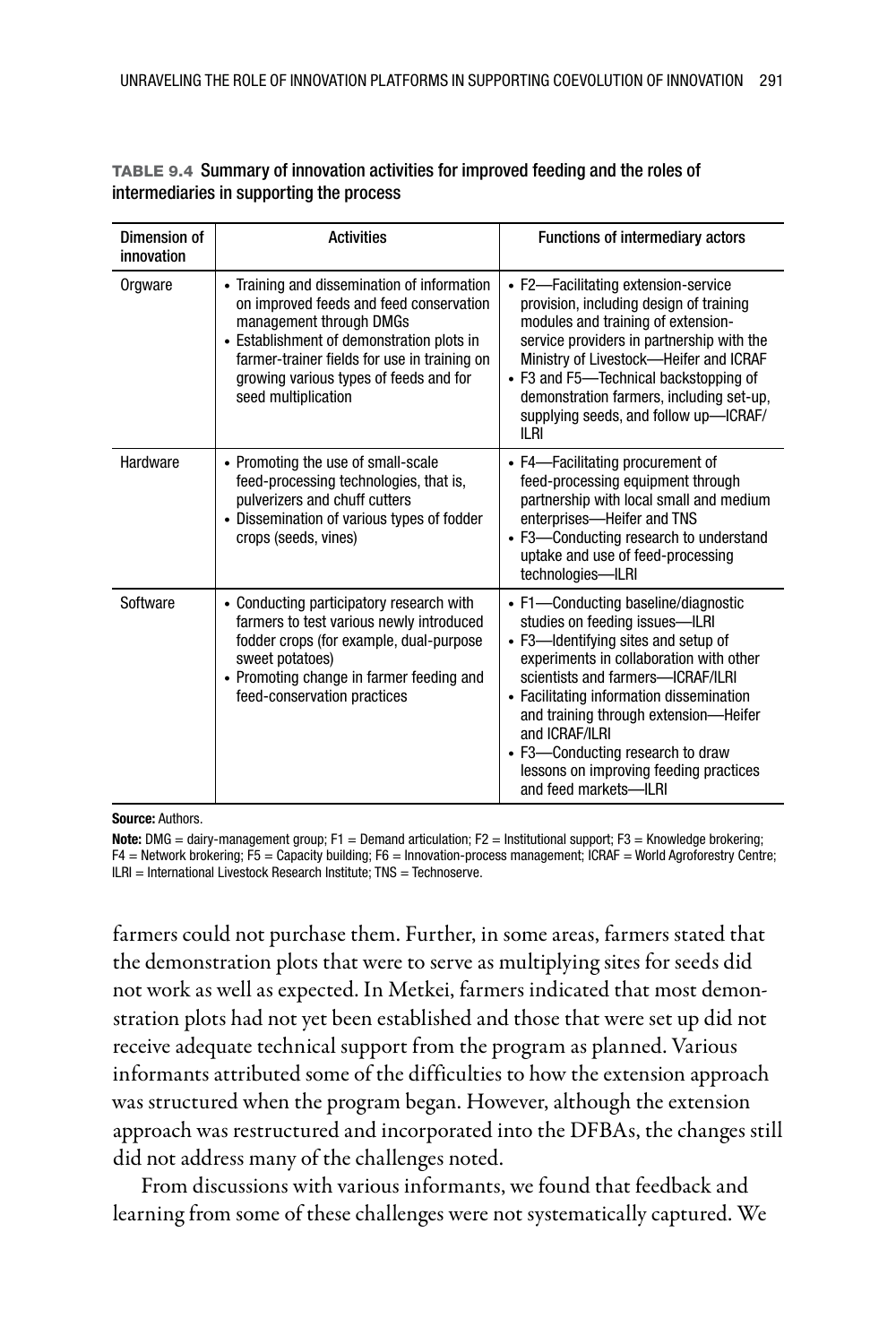found that, although learning on EADD's function was embedded into the program plan and led by one of the consortium partners (ILRI), this learning was not transferred to different levels on the platform. A mid-term evaluation report highlighted this challenge, pointing to the constraint of a focus on fulfilling program milestones as reflected in the monitoring and evaluation system which did not necessarily link to a learning agenda at the different levels of operation of the platform (EADD 2011b; TANGO International 2010). Additionally, at both sites, many farmers indicated that shrinking plot size constrained the possibility of switching from foodcrops to fodder crops on part of their land. The issue of access to land was particularly challenging for the youth and women, who had less control over land because of cultural factors. Furthermore, it emerged from both sites that poor rainfall also affected their plans to plant fodder crops, and a general lack of access to adequate water was a critical challenge to improving dairy production. This not only affected the productivity of the cow, but was also very time-consuming, particularly for women who were responsible for tasks such as taking cattle to the river.

These findings point to the important role of platforms in intermediating linkages among actors by trying out various organizational arrangements. However, the gaps noted point to the importance of systematic feedback and learning in the process to attain the expected outcomes. Furthermore, we note how the broader context impeded the extent to which the platform could shape the innovation process. Consequently, platforms may run into major constraints which need structural change, but this is not easily achieved.

# Analysis and Discussion

### Innovation Platforms Synchronize Mutually Reinforcing Developments Through Distributed Intermediation

The findings indicate how the innovation platform shaped the innovation process in addressing the various system weaknesses that had been impeding the enhancement of smallholder dairy farming, and contributed to outcomes in relation to access to services and inputs, and improved productivity. The strength of EADD as an innovation platform was in sequentially (but with recurring and sometimes simultaneous attention to the same issues if needed) implementing combinations of technical and social institutional innovations; this also contributed to some reconfiguration of relations among different actors. As the results show, the new dairy business model as an institutional innovation integrated technological elements that further catalyzed business-hub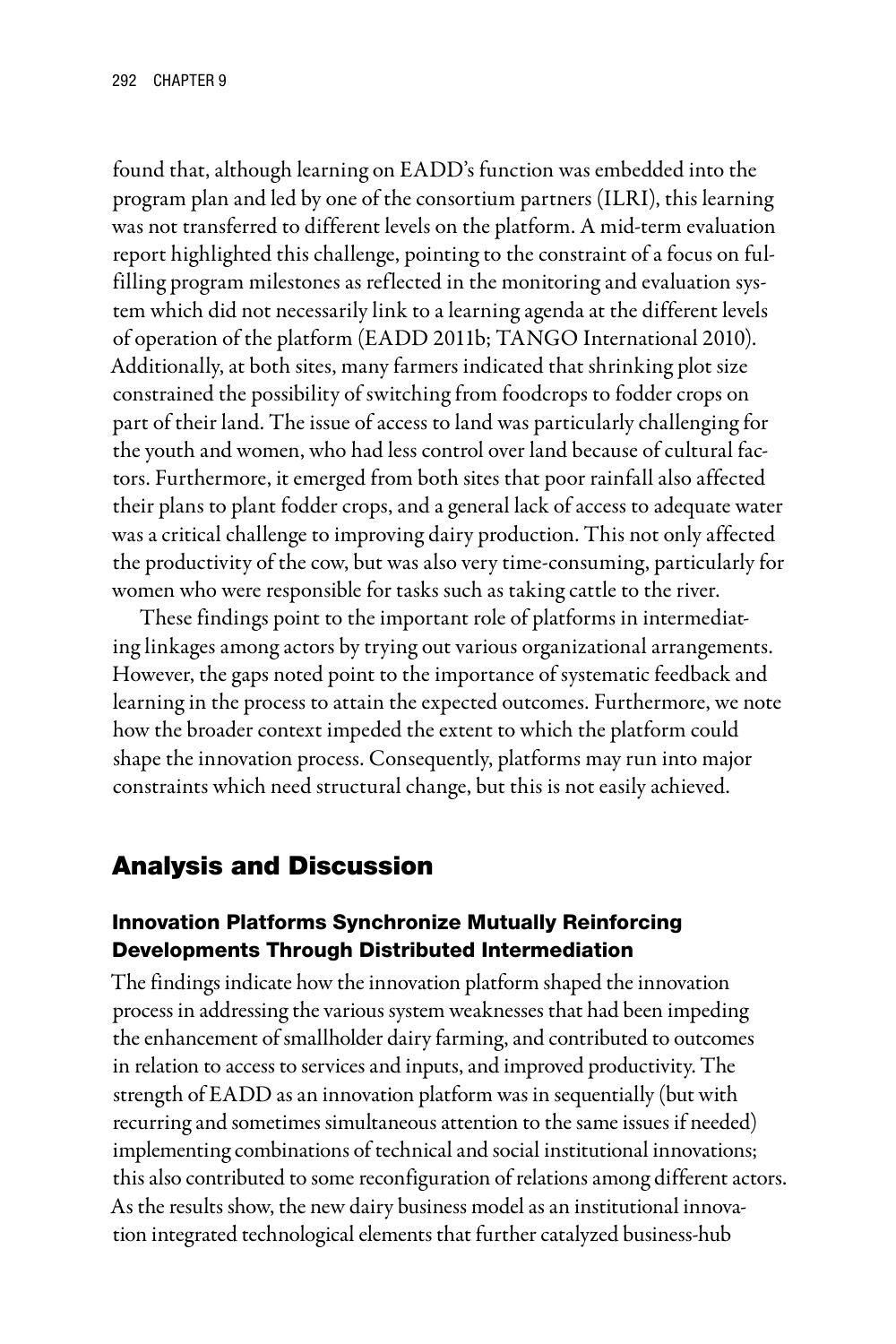development and accompanying institutional rearrangements in service delivery. Most of the innovations were institutional in nature, confirming earlier findings on institutional change as a sine qua non (essential component) for innovation (Cleaver 2002; Hounkonnou et al. 2012). However, the integration of technological elements (albeit incremental technological innovation) was also of key importance because technological innovation also triggers new practices. For example, the introduction of the dairy management software for records management introduced more transparency not only in the weighing of milk, but also in systematically tracking the various transactions relating to services used by each farmer, thus enhancing farmers' trust in the dairy company. Also, the establishment of dairy companies with improved governance and management structures, coupled with a credit guarantee provided through the EADD program, enabled companies to secure credit from commercial banks, which previously were wary of lending to farmers because of the perceived risk of agricultural enterprises. Thus, it is in the coevolution process that the different elements mutually reinforce one another, almost in a virtuous cycle (compare Hekkert and Negro 2009), which is also linked to changing and emergent network configurations (Ekboir 2003; Kash and Rycroft 2002; Klerkx, Aarts, and Leeuwis 2010). This is what contributes to overall system change—in our case moving from predominantly smallholder subsistence dairy farming (comparable to system A in Figure 9.1) to increasingly commercial dairy farming (system B in Figure 9.1).

As our findings demonstrate, the key role of platforms is in connecting the orgware component (institutional change) to the hardware and software components of innovation by establishing effective patterns of interactions for negotiating institutional change; this confirms earlier findings (Dormon et al. 2007). Here, it clearly emerges that the intermediation on the platform is critical in strengthening more system-level capacities relating to orchestrating and organizing networks, thus enabling the coevolution of innovation by facilitating linkages among different stakeholders who were previously not connected for various reasons (for example, cognitive distance, high transaction costs, and information asymmetry). But importantly, as others also have shown, it is the negotiated institutional changes as the outcomes of these linkages that can then provide opportunities for successful innovation for smallholders (see Dormon et al. 2007; Hall et al. 2001; Nederlof, Wongtschowski, and van der Lee 2011).

From these findings, we note that the important role of the EADD consortium actors as innovation intermediaries could be seen from the beginning of the innovation process, facilitating the articulation of the innovation vision, and mobilizing funding and other resources necessary for the program. This was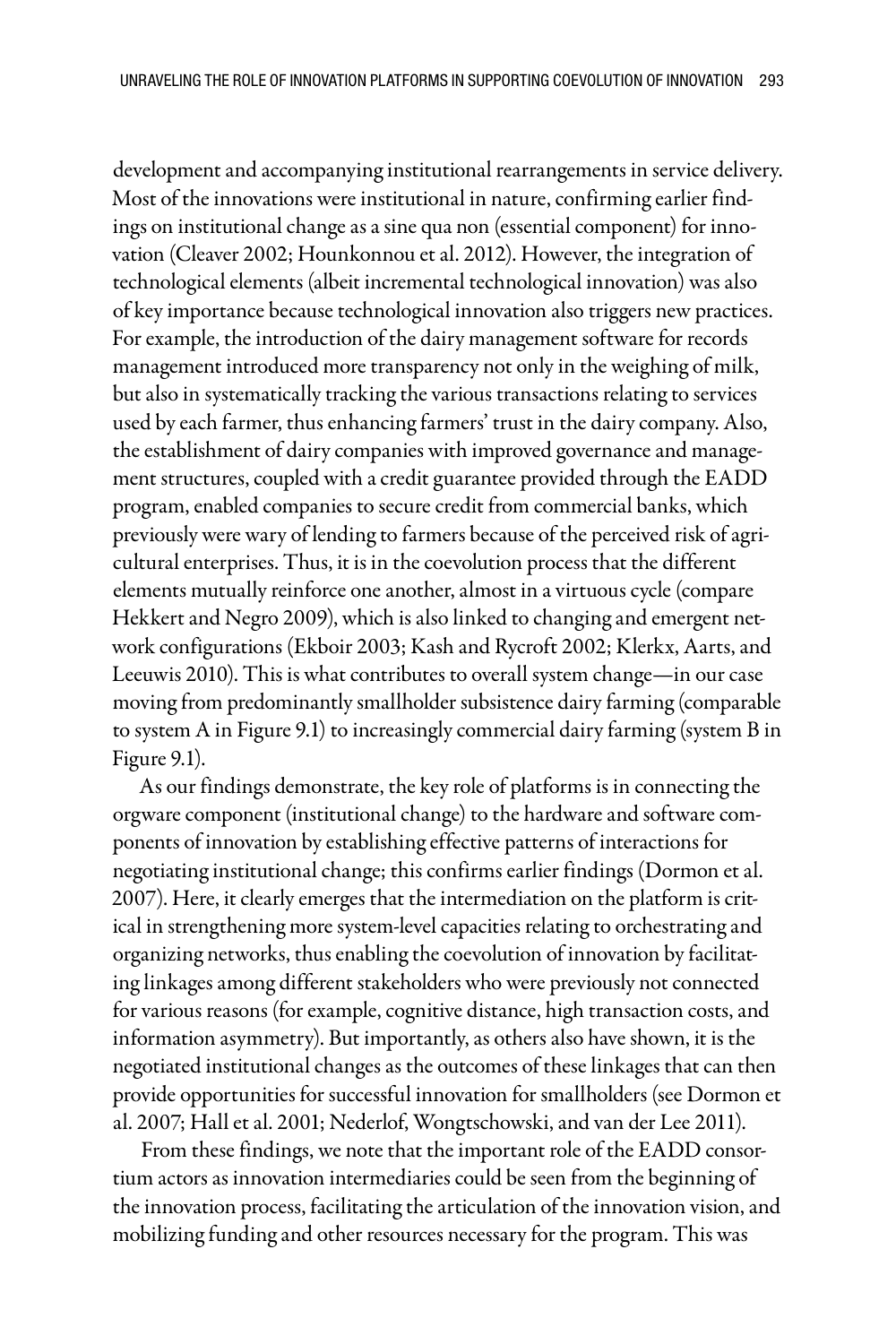followed by orchestrating networks of different actors who were brought in at different points in time, mainly around specific issues. This included selecting which actors were important for fulfilling particular objectives of the program at various points in the innovation process, which contributed to reconfiguration among actors, including patterns of cooperation. This indicates that platforms are highly dynamic and distributed in composition, as opposed to static structures, as Nederlof, Wongtschowski, and van der Lee (2011) have also found.

The results indicate that platforms are effective in coordinating innovation because of the complementary skills and competencies that the various intermediary actors bring to them. The organizations in EADD were able to connect different actors representing different ambits of the innovation process. These findings confirm the complexity of innovation intermediation, which entails fulfilling a myriad of functions distributed over time and fulfilled by different actors. Rather than one central innovation intermediary acting as a platform facilitator, there is a set of innovation intermediaries, as other studies (Klerkx, Aarts, and Leeuwis 2010; Stewart and Hyysalo 2008) have observed.

### Tensions and Caveats of Innovation Platforms in Stimulating **Coevolution**

Despite innovation platforms acting as catalysts for innovation-systems interaction, the results also point to the limitations of platforms. As other scholars have also argued (Hall and Clark 2010; Hekkert and Negro 2009; Leeuwis and Aarts 2011), coevolutionary processes cannot be steered and controlled fully, so the platform is not a magic bullet for fully managing innovation processes. From our analysis, we can identify several tensions in relation to employing platforms as a tool to stimulate innovation.

A first tension relates to the structure of platforms in relation to purpose. As the results indicate, EADD appeared to be successful with regard to improving marketing at the DFBA level, but, despite some positive results, the platform appeared to be less successful with outcomes relating to farmer-level innovation and productivity linked to uptake of AI and improved feedingmanagement strategies. Despite the fact that EADD enabled the formation of different lateral networks to address a variety of emerging issues relevant to the overall innovation process, the platform appeared not to have sufficient capacity to enact the effective reformism needed to change all structures; this impeded change at different levels. This raises the question of whether all innovation platforms should have a similar composition in terms of diversity of participants and governance structure, or should also differ according to different types of outcomes (such as strengthening value-chain interaction,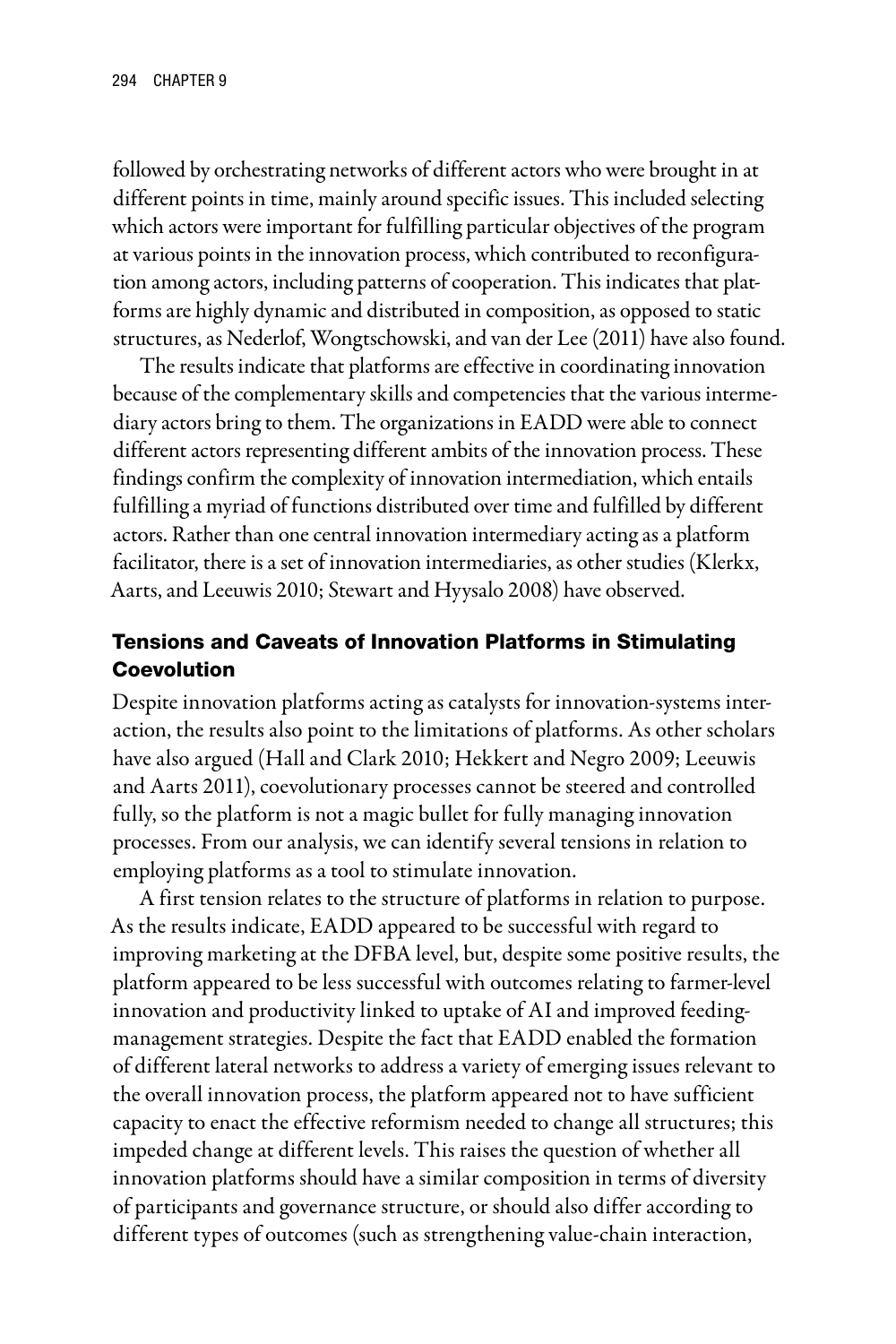raising farm-level productivity, and livelihood improvement) and the different levels of operation (such as platforms aiming at developing innovative solutions to problems, and platforms aiming at up-scaling such solutions), as the recent findings by Hermans et al. (2012) suggest.

A second tension is that, despite the usefulness of the distributed nature of innovation intermediation, it could also be seen as a source of tension and competition among the innovation intermediaries, which are essentially different organizations each with its own objectives. In this context, each organization focused on or pursued strategies that reflected its own imperatives and mandates, and in some cases this resulted in tensions that undermined the broader vision of the program. In relation to this finding, there is also a limitation in our analysis: by focusing only on the platform's formal innovation intermediaries (the EADD consortium), we did not necessarily capture the distributed agency of other actors involved in the network; but these could also be acting as innovation intermediaries in less formal ways and could even counteract overall platform objectives, as Klerkx and Aarts (2013) have observed elsewhere.

A third tension relates to the flexibility that platforms need to have vis-àvis program planning. As the EADD case shows, platforms are continuously facilitating interactions with different actors, dictated by circumstances and unanticipated effects of actions. These findings confirm earlier findings that the management of innovation processes needs to be adaptive and guided by iterative learning (Klerkx, Aarts, and Leeuwis 2010; Kouévi, Mierlo, and Leeuwis 2011). Although the EADD platform was designed with a learning component, it was not always sufficiently adaptive and responsive, at least in the short term, to the new problems and tensions that emerged. This implies that platforms should not be seen as a development tool for executing a preconceived plan in a blueprint fashion, but rather they should be arenas for strengthening capacities to deal with the complex and dynamic nature of agricultural innovation (following Ekboir 2003; Hall and Clark 2010; Leeuwis and van den Ban 2004). This connects to the issue of the need to balance and reconcile results-based, milestone-focused monitoring (for example, logical frameworks) with process-based monitoring, where the intermediaries systematically capture feedback and enhance reflectivity to adequately support adaptive capacity in the innovation process (Regeer 2009; van Mierlo et al. 2010b).

This is an important finding in light of the increasing application of platforms in agricultural innovation and development programs. Such adaptive capacity can be a challenge in development program–driven innovation platforms. One of the reasons is the scale of programs and the platforms connected to them (for example, the Sub-Saharan Africa Challenge Programme working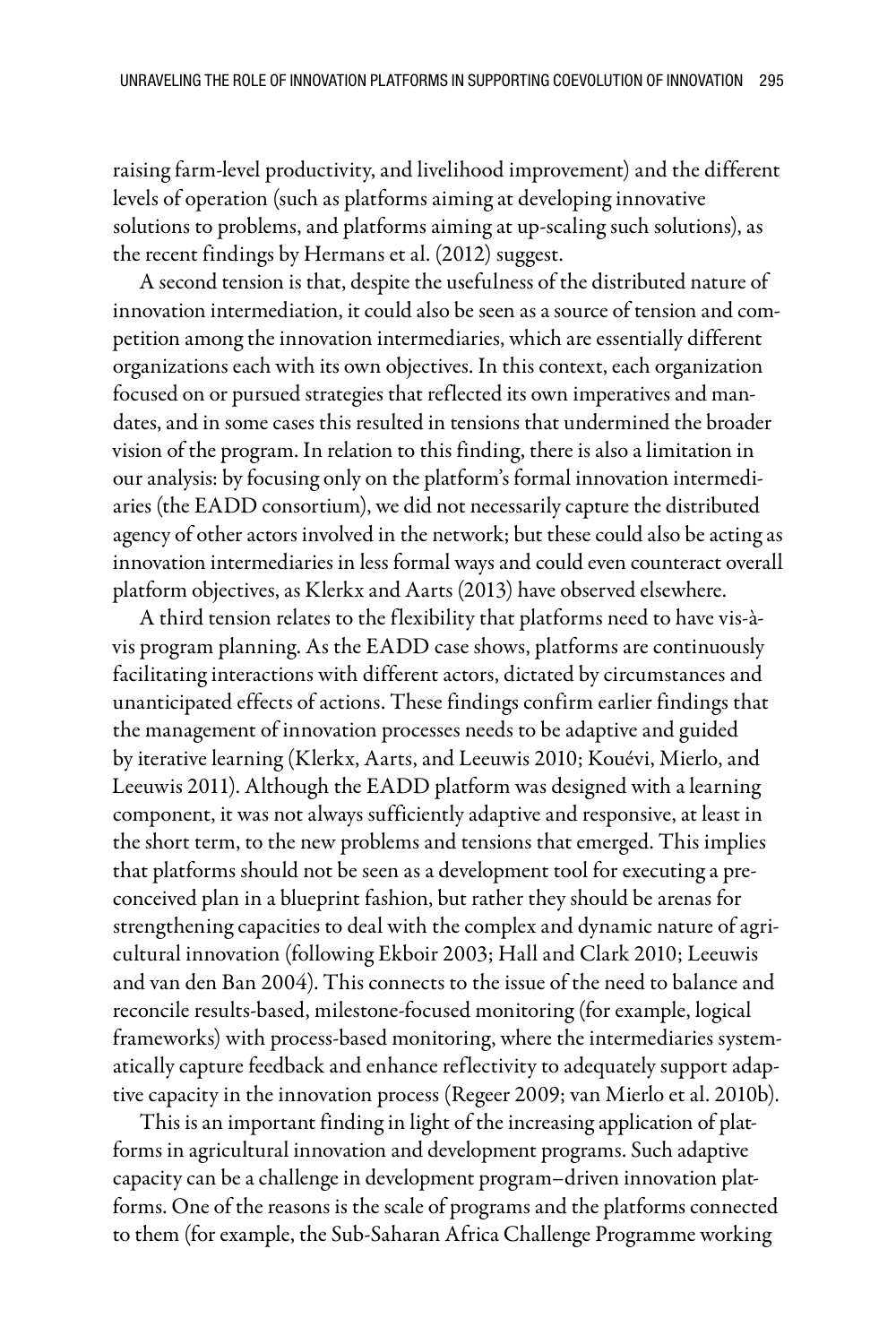in nine countries—van Rijn, Bulte, and Adekunle 2012) and demands in terms of clear planning for budgeting, implementation, and accountability purposes. Another reason is that some issues that emerge are beyond the scope of the platform given the broader contextual factors that impinge on the process. For example, infrastructural problems linked to inadequate access to water or poor feeder roads could not be adequately addressed by EADD. This hints at the need to be aware that adaptive management of innovation through platforms also requires funding schemes that are responsive to emerging challenges or finding ways to leverage the required resources.

# Conclusion

This chapter has demonstrated how innovation platforms are important mechanisms for stimulating and coordinating coevolution of innovation. A main implication of our study for theory is that the coevolving nature of innovation processes requires a conceptualization of platforms as dynamic and distributed networks instead of static and centralized networks. They have a nested structure comprising different intermediary actors who build bridges between different components in innovation systems, and it is the variety of intermediary actors that makes the platform effective. A key policy implication is that supporting innovation platforms as mechanisms for enhancing innovation requires platform funding, planning, and governance mechanisms that allow for continual adaptation to emerging issues. This also points to the need to integrate more reflexive forms of monitoring to optimally enable adaptive management of innovation through innovation platforms.

The study also highlights a number of areas for future research, connected to the tensions and caveats identified herein. A first area is about platform structure and governance in relation to the objective of the innovation platform (such as strengthening value-chain interaction, raising farm-level productivity, livelihood improvement). A key question is how to determine a priori the optimal diversity of participants on innovation platforms, and the optimal governance form for innovation platforms. This also relates to issues such as the costs of operating innovation platforms (efficiency), and sustaining action initiated by innovation platforms (effectiveness). It could be relevant to explore work from organization and management studies in order to inform studies on platform composition and governance (Klerkx and Aarts 2013; Provan and Kenis 2008).

A second area relates to the role of innovation intermediaries. Our study has shown that different innovation intermediaries are complementary, but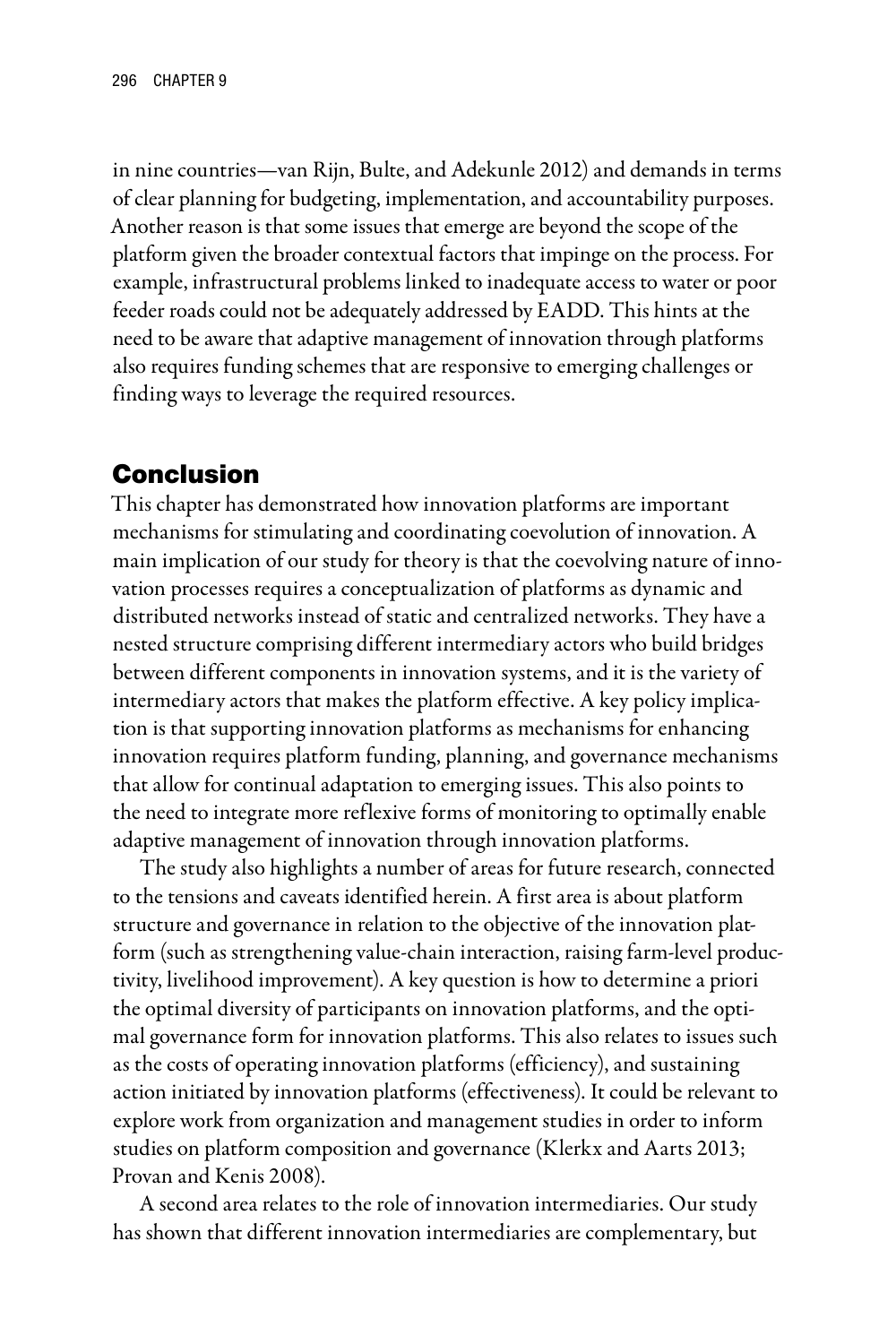it also revealed diverging priorities among the different innovation intermediaries operating on the platform. For platform efficiency and effectiveness, a key issue is that overall facilitation should be in place to minimize such divergence and maximize complementarities between different innovation intermediaries. It is still an open question as to who is best placed to fulfill this role of overall platform facilitator. Klerkx, Hall, and Leeuwis 2009) have suggested that a specialized and independent organization has certain advantages for overall platform facilitation vis-à-vis innovation intermediaries on the platform, who also have a substantive role (for example, in undertaking research or providing technical services) and a stronger normative orientation or political or commercial interest, but further research is needed to verify this. Furthermore, whereas this study focused on the formal intermediaries on the platform, future studies should analyze the many informal intermediaries that may be active on the platform or in its broader environment. Finally, a third area for future research relates to how to shape monitoring to enable adaptive management of innovation through innovation platforms. Future studies should investigate whether and how different ways of monitoring can be combined to satisfy the needs of both innovation-platform participants and innovation-platform funders.

## References

- Adekunle, A. A., and A. O. Fatunbi. 2012. "Approaches for Setting-Up Multi-Stakeholder Platforms for Agricultural Research and Development." *World Applied Sciences Journal* 16: 981–988.
- Ayele, S., A. Duncan, A. Larbi, and T. T. Khanh. 2012. "Enhancing Innovation in Livestock Value Chains Through Networks: Lessons from Fodder Innovation Case Studies in Developing Countries." *Science and Public Policy* 39: 333–346.
- Batterink, M. H., E. F. M. Wubben, L. Klerkx, and S. W. F. Omta. 2010. "Orchestrating Innovation Networks: The Case of Innovation Brokers in the Agri-Food Sector." *Entrepreneurship and Regional Development* 22: 47–76.
- Biggs, S. D. 1990. "A Multiple Source of Innovation Model of Agricultural Research and Technology Promotion." *World Development* 18: 1481–1499.
- Braun, A. R., G. Thiele, and M. Fernández. 2000. *Farmer Field Schools and Local Agricultural Research Committees: Complementary Platforms for Integrated Decision-Making in Sustainable Agriculture*. ODI AgREN Network Paper, No. 105. London: Overseas Development Institute.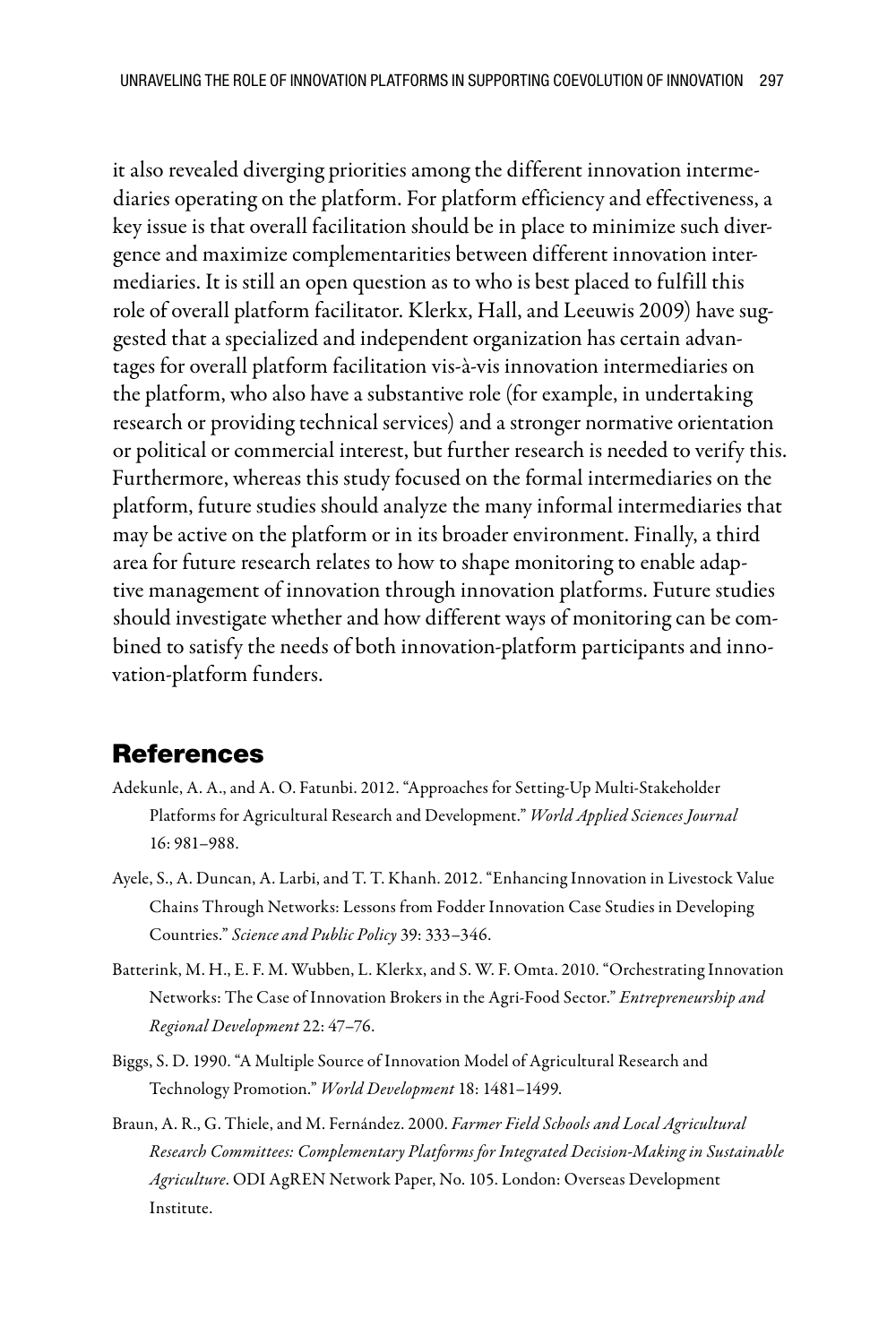- Cleaver, F. 2002. "Reinventing Institutions: Bricolage and the Social Embeddedness of Natural Resource Management." *European Journal of Development Research* 14: 11–30.
- Devaux, A., D. Horton, C. Velasco, G. Thiele, G. López, T. Bernet, I. Reinoso, et al. 2009. "Collective Action for Market Chain Innovation in the Andes." *Food Policy* 34: 31–38.
- Dormon, E. N. A., C. Leeuwis, F. Y. Fiadjoe, O. Sakyi-Dawson, and A. van Huis. 2007. "Creating Space for Innovation: The Case of Cocoa Production in the Suhum–Kraboa–Coalter District of Ghana." *International Journal of Agricultural Sustainability* 5: 232–246.
- EADD. 2009a. *Constraints to Use of Artificial Insemination Service and Possible Solutions.* East Africa Dairy Development Project Baseline Surveys Report 2. Nairobi: East Africa Dairy Development.
- —. 2009b. *Dairy Production and Marketing.* East Africa Dairy Development Project Baseline Surveys Report 5. Nairobi: East Africa Dairy Development.
- —. 2009c. *Feeds and Feeding Practices*. East Africa Dairy Development Project Baseline Surveys Report 3. Nairobi: East African Dairy Development.
	- —. 2009d. *Livestock Disease Challenges and Gaps in Animal Health Service Delivery*. East Africa Dairy Development Project Baseline Surveys Report 4. Nairobi: East African Dairy Development.
	- —. 2011a. *Milking for Profit—Mid Term Report 2008–2010*. Nairobi: East Africa Dairy Development.
- —. 2011b. Kenya DFBAs Milk Production and Marketing Volumes Data. Internal Project Document. Nairobi: East Africa Dairy Development.
- EADD Kenya. 2011. "The Lessons and Strategies for NCE and CE Period 2012–2013 for EADD Kenya 2011." Presentation at Annual Review and Planning Meeting, East Africa Dairy Development, Nairobi, November.
- Eastwood, C. R., D. F. Chapman, and M. S. Paine. 2012. "Networks of Practice for Coconstruction of Agricultural Decision Support Systems: Case Studies of Precision Dairy Farms in Australia." *Agricultural Systems* 108: 10–18.
- Edquist, C., and B. Johnson. 1997. "Institutions and Organizations in Systems of Innovation." In *Systems of Innovation: Technologies, Institutions and Organizations*, edited by C. Edquist, 41–63. London: Pinter Cassell Academic.
- Ekboir, J. M. 2003. "Research and Technology Policies in Innovation Systems: Zero Tillage in Brazil." *Research Policy* 32: 573–586.
- Engel, P. G. H. 1995. "Facilitating Innovation: An Action-Oriented Approach and Participatory Methodology to Improve Innovative Social Practice in Agriculture." PhD Thesis, Wageningen University, Wageningen, the Netherlands.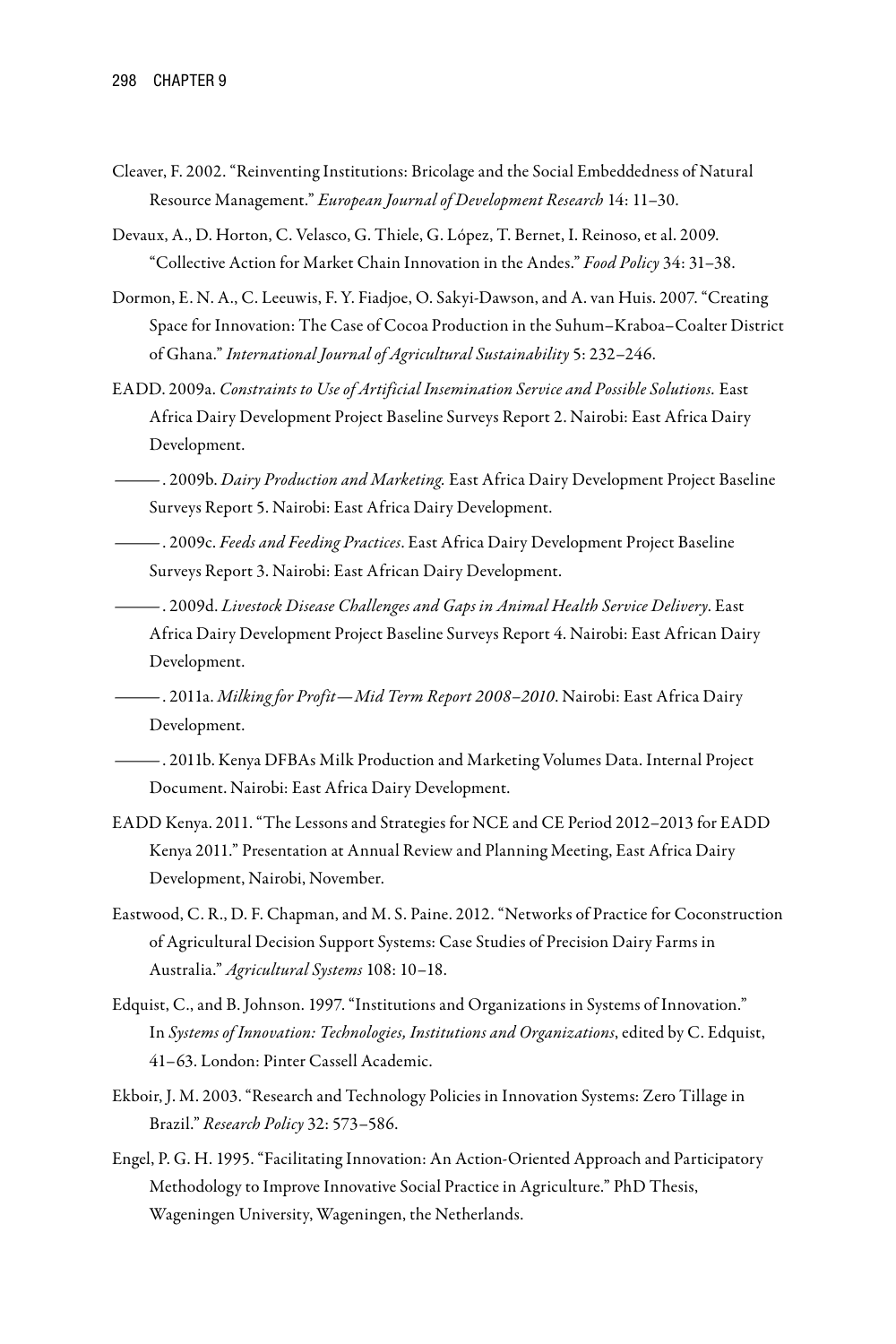- Flyvbjerg, B. 2006. "Five Misunderstandings about Case-Study Research." *Qualitative Inquiry* 12: 219–245.
- Hall, A., and N. Clark. 2010. "What Do Complex Adaptive Systems Look Like and What Are the Implications for Innovation Policy?" *Journal of International Development* 22: 308–324.
- Hall, A., G. Bockett, S. Taylor, M. V. K. Sivamohan, and N. Clark. 2001. "Why Research Partnerships Really Matter: Innovation Theory, Institutional Arrangements and Implications for Developing New Technology for the Poor." *World Development* 29: 783–797.
- Hekkert, M. P., and S. O. Negro. 2009. "Functions of Innovation Systems as a Framework to Understand Sustainable Technological Change: Empirical Evidence for Earlier Claims." *Technological Forecasting and Social Change* 76: 584–594.
- Hermans, F., M. Stuiver, P. J. Beers, and K. Kok. 2012. "The Distribution of Roles and Functions for Upscaling and Outscaling Innovations in Agricultural Innovation Systems." *Agricultural Systems* 115: 117–128.
- Hoholm, T., and L. Araujo. 2011. "Studying Innovation Processes in Real-Time: The Promises and Challenges of Ethnography." *Industrial Marketing Management* 40: 933–939.
- Hounkonnou, D., D. Kossou, T. W. Kuyper, C. Leeuwis, E. S. Nederlof, N. Röling, O. Sakyi-Dawson, et al. 2012. "An Innovation Systems Approach to Institutional Change: Smallholder Development in West Africa." *Agricultural Systems* 108: 74–83.
- Howells, J. 2006. "Intermediation and the Role of Intermediaries in Innovation." *Research Policy* 35: 715–728.
- Hung, S-C., and R. Whittington. 2011. "Agency in National Innovation Systems: Institutional Entrepreneurship and the Professionalization of Taiwanese IT." *Research Policy* 40: 526–538.
- Kash, D. E., and R. Rycroft. 2002. "Emerging Patterns of Complex Technological Innovation." *Technological Forecasting and Social Change* 69: 581–606.
- Kilelu, C. W., L. Klerkx, C. Leeuwis, and A. Hall. 2011. "Beyond Knowledge Brokering: An Exploratory Study on Innovation Intermediaries in an Evolving Smallholder Agricultural System in Kenya." *Knowledge Management for Development Journal* 7: 84–108.
- Klerkx, L., and N. Aarts. 2013. "The Interaction of Multiple Champions in Innovation Networks: Conflicts and Complementarities." *Technovation* 33 (6–7): 193–210. http://dx.doi.org/10.1016/j.technovation.2013.03.002.
- Klerkx, L., and C. Leeuwis. 2008. "Balancing Multiple Interests: Embedding Innovation Intermediation in the Agricultural Knowledge Infrastructure." *Technovation* 28: 364–378.
- —. 2009. "Establishment and Embedding of Innovation Brokers at Different Innovation System Levels: Insights from the Dutch Agricultural Sector." *Technological Forecasting and Social Change* 76: 849–860.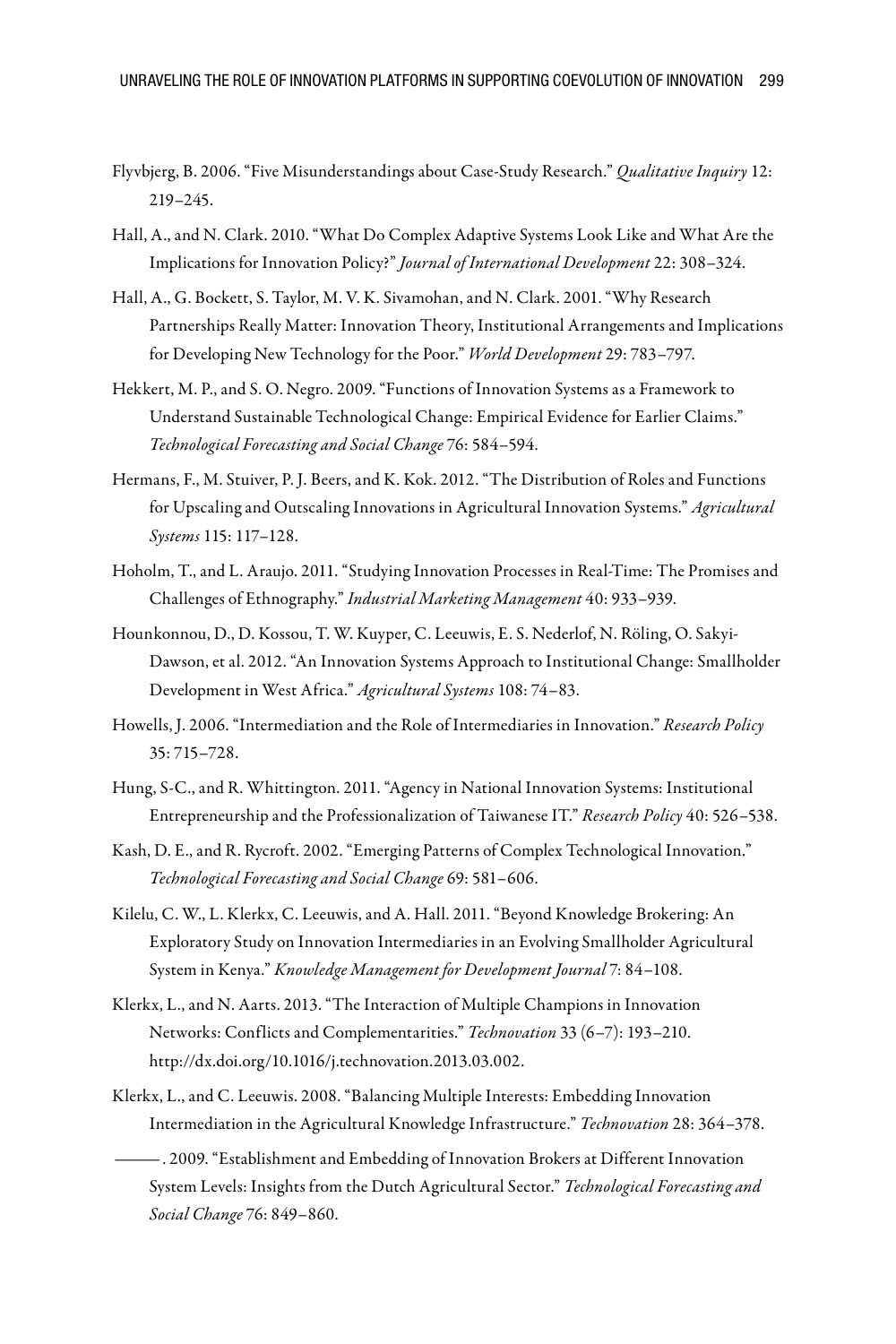- Klerkx, L., A. Hall, and C. Leeuwis. 2009. "Strengthening Agricultural Innovation Capacity: Are Innovation Brokers the Answer?" *International Journal of Agricultural Resources, Governance and Ecology* 8: 409–438.
- Klerkx, L., N. Aarts, and C. Leeuwis. 2010. "Adaptive Management in Agricultural Innovation Systems: The Interactions Between Innovation Networks and Their Environment." *Agricultural Systems* 103: 390–400.
- Kouévi, A. T., B. V. Mierlo, and C. Leeuwis. 2011. "Repetitive Discrepancy Between Espoused and In-Use Action Theories for Fishery Intervention in Grand-Popo, Benin." *International Journal of Learning and Change* 5: 114–138.
- Leeuwis, C., and N. Aarts. 2011. "Rethinking Communication in Innovation Processes: Creating Space for Change in Complex Systems." *Journal of Agricultural Education and Extension* 17: 21–36.
- Leeuwis, C., and A. van den Ban. 2004. *Communication for Rural Innovation: Rethinking Agricultural Extension*. Oxford, UK: Blackwell Science.
- McCullough, E. B., P. L. Pingali, and K. G. Stamoulis, eds. 2008. *The Transformation of Agri-Food Systems: Globalization, Supply Chains and Smallholder Farmers*. Rome: Food and Agriculture Organization of the United Nations; London and Sterling, VA: Earthscan.
- Moll, H. A. J., S. J. Staal, and M. N. M. Ibrahim. 2007. "Smallholder Dairy Production and Markets: A Comparison of Production Systems in Zambia, Kenya and Sri Lanka." *Agricultural Systems* 94: 593–603.
- Morriss, S., C. Massey, R. Flett, F. Alpass, and F. Sligo. 2006. Mediating technological learning in agricultural innovation systems. *Agricultural Systems* 89, 26–46.
- Muriuki, H. G., A. Omore, N. Hooton, M. Waithaka, R. Ouma, S. J. Staal, and P. Odhiambo. 2003. *The Policy Environment in the Kenya Dairy Sub-Sector: A Review*. SDP Research and Development Report, No. 2. Nairobi: Ministry of Livestock and Fisheries Development; Kenya Agriculture Research Institute; International Livestock Research Institute.
- Nederlof, S., M. Wongtschowski, and F. van der Lee. 2011. *Putting Heads Together: Agricultural Innovation Platforms in Practice*. Development, Policy & Practice Bulletin, No. 396. Amsterdam: KIT Publishers.
- Nelson, R. R., and K. Nelson. 2002. "Technology, Institutions, and Innovation Systems." *Research Policy* 31: 265–272.
- North, D. C. 1990. *Institutions, Institutional Change, and Economic Performance*. Cambridge, UK: Cambridge University Press.
- Oreszczyn, S., A. Lane, and S. Carr. 2010. "The Role of Networks of Practice and Webs of Influencers on Farmers' Engagement with and Learning about Agricultural Innovations." *Journal of Rural Studies* 26: 404–417.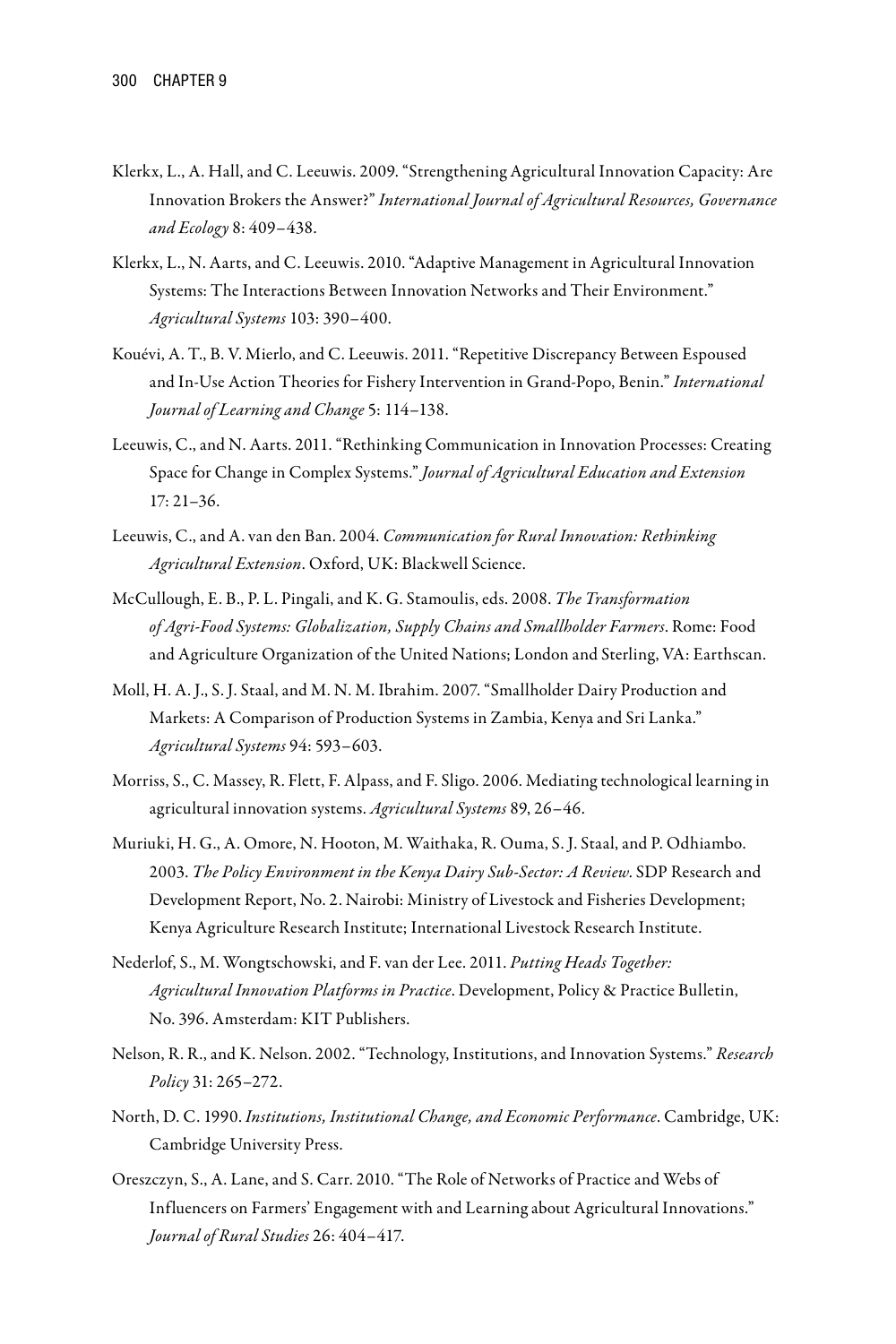- Provan, K. G., and P. Kenis. 2008. "Modes of Network Governance: Structure, Management, Effectiveness." *Journal of Public Administration Research and Theory* 18: 229–252.
- Regeer, B. 2009. *Making the Invisible Visible: Analysing the Development of Strategies and Changes in Knowledge Production to Deal with Persistent Problems in Sustainable Development*. Oisterwijk, the Netherlands: Boxpress.
- Roep, D., J. D. Van Der Ploeg, and J. S. C. Wiskerke. 2003. "Managing Technical–Institutional Design Processes: Some Strategic Lessons from Environmental Cooperatives in the Netherlands." *NJAS Wageningen Journal of Life Sciences* 51: 195–217.
- Röling, N. G., and J. Jiggins. 1998. "The Ecological Knowledge System." In *Facilitating Sustainable Agriculture: Participatory Learning and Adaptive Management in Times of Environmental Uncertainty*, edited by N. G. Röling, and M. A. E. Wagemakers, 283–311. Cambridge, UK: Cambridge University Press.
- Smits, R., 2002. "Innovation Studies in the 21st Century: Question from a User's Perspective." *Technological Forecasting and Social Change* 69: 861–883.
- Smits, R., and S. Kuhlmann. 2004. "The Rise of Systemic Instruments in Innovation Policy." *International Journal of Foresight and Innovation Policy* 1: 4–32.
- Spielman, D. J., J. Ekboir, and K. Davis. 2009. "The Art and Science of Innovation Systems Inquiry: Applications to Sub-Saharan African Agriculture." *Technology in Society* 31: 399–405.
- Spielman, D. J., F. Hartwich, and K. Grebmer. 2010. "Public–Private Partnerships and Developing-Country Agriculture: Evidence from the International Agricultural Research System." *Public Administration and Development* 30: 261–276.
- Steins, N. A., and V. M. Edwards. 1999. "Platforms for Collective Action in Multiple-Use Common-Pool Resources." *Agriculture and Human Values* 16: 241–255.
- Stewart, J., and S. Hyysalo. 2008. "Intermediaries, Users and Social Learning in Technological Innovation." *International Journal of Innovation Management* 12: 295–325.
- Sumberg, J. 2005. "Systems of Innovation Theory and the Changing Architecture of Agricultural Research in Africa." *Food Policy* 30: 21–41.
- TANGO International. 2010. *East Africa Dairy Development (EADD) Project—Mid-Term Evaluation Regional Synthesis Report*. Nairobi: East Africa Dairy Development.
- Technoserve. 2008. *The Dairy Value Chain in Kenya: A Report for the East Africa Dairy Development Project, Nairobi*. Washington, DC.
- Tenywa, M. M., K. Rao, J. B. Tukahirwa, R. Buruchara, A. Adekunle, J. Mugabe, C. Wanjiku, et al. 2011. "Agricultural Innovation Platform as a Tool for Development Oriented Research: Lessons and Challenges in the Formation and Operationalization." *Journal of Agriculture and Environmental Studies* 2: 117–146.